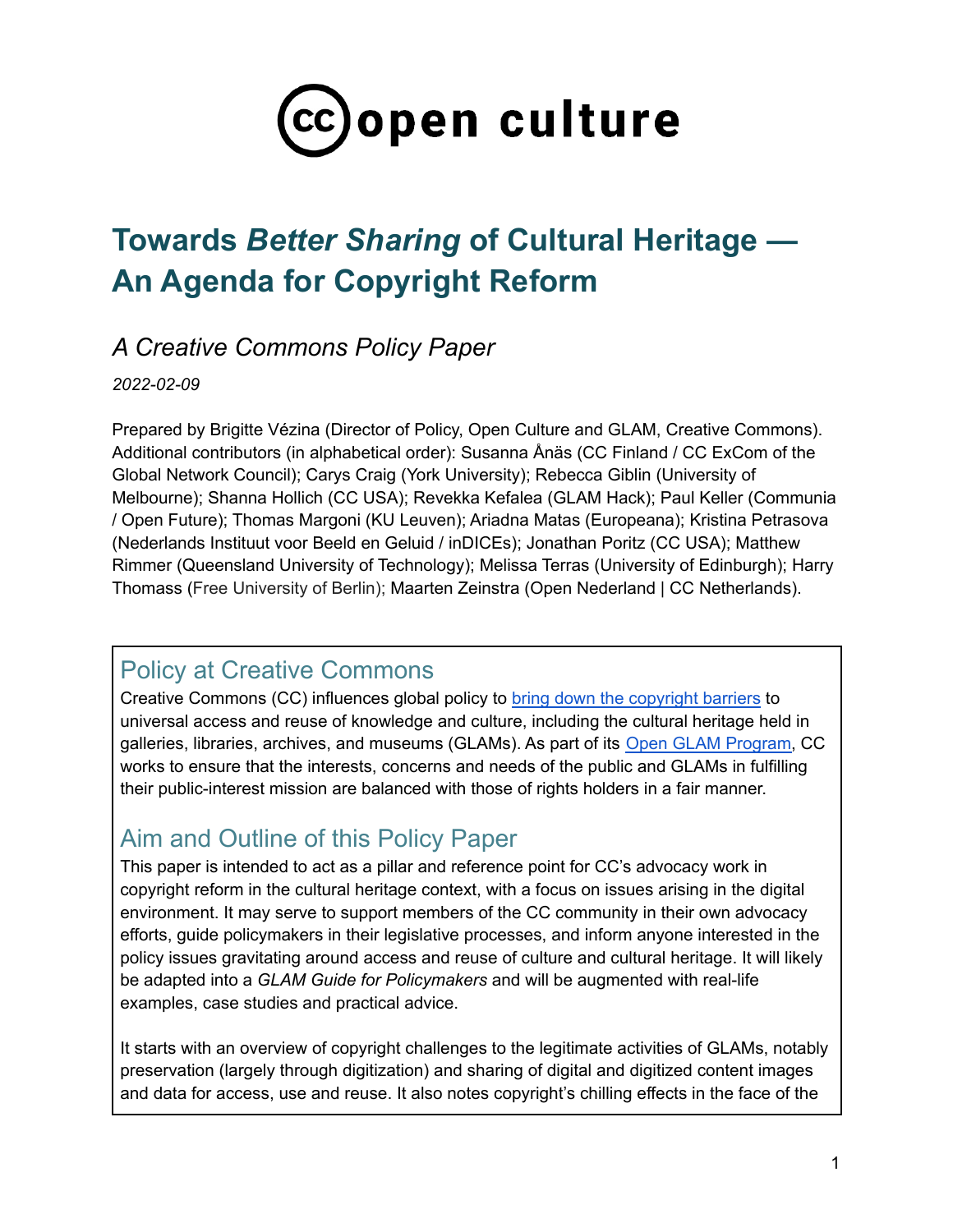

GLAM sector's general risk aversion. The paper then offers insights towards effective copyright reform addressing those challenges, with a focus on the opportunities related to the digital environment. The proposals for reform aim to create legal certainty and international harmonization as well as to facilitate cross-border transactions.

The paper encourages policymakers to recognize and support the pivotal roles of GLAMs in preserving and providing access to knowledge and culture to all members of society. It urges policymakers to engage with stakeholders to ensure there are clear, simple, and effective policies in place to support better sharing of cultural heritage in the public interest.

The paper provides a high-level overview of the policy issues and, as a whole, it does not necessarily reflect the current situation in any specific jurisdiction.

# Introduction — How copyright is failing cultural heritage institutions and the public

## GLAMs play a fundamental role in society

*Access to culture and knowledge is essential to sustain vibrant and thriving societies.* Galleries, libraries, archives and museums (GLAMs) have been the gate openers to the world's culture and knowledge for centuries, and play a fundamental role for the communities that they serve. They provide resources and services for enjoyment, education, research and the advancement of knowledge and stimulate creativity and innovation in the service of global, sustainable development. GLAMs are the institutions where the public can enjoy universal, maximal and equal access to the full diversity of cultures and knowledge. <sup>1</sup> This access is a means of activating the right to culture,<sup>2</sup> the right to education,<sup>3</sup> as well as the principles enshrined in UNESCO Conventions related to culture. <sup>4</sup> Furthermore, "cultural experiences help shape reflective individuals, produce engaged citizens, impact cities and urban life, improve health and well-being and have distinctive economic benefits."<sup>5</sup>

<sup>1</sup> See CC's Open Culture webpage: [https://creativecommons.org/about/program-areas/arts-culture/.](https://creativecommons.org/about/program-areas/arts-culture/)

<sup>&</sup>lt;sup>2</sup> Article 27 of the Universal Declaration of Human Rights and Article 15 of the International Covenant on Economic, Social and Cultural Rights.

<sup>&</sup>lt;sup>3</sup> Article 26 of the Universal Declaration of Human Rights.

<sup>4</sup> Convention Concerning the Protection of the World Cultural and Natural Heritage (1972); Convention for the Safeguarding of the Intangible Cultural Heritage (2003); Convention on the Protection and Promotion of the Diversity of Cultural Expressions (2005)

<sup>&</sup>lt;sup>5</sup> Terras M, Coleman S, Drost S, et al. The value of mass-digitized cultural heritage content in creative contexts. Big Data & Society. January 2021. doi:10.1177/20539517211006165, citing Geoffrey, C, Kaszynska, P (2016) Understanding the value of arts and culture. The AHRC Cultural Value Project. Arts and Humanities Research Council. Available at: [https://ahrc.ukri.org/documents/publications/cultural-value-project-final-report/.](https://ahrc.ukri.org/documents/publications/cultural-value-project-final-report/)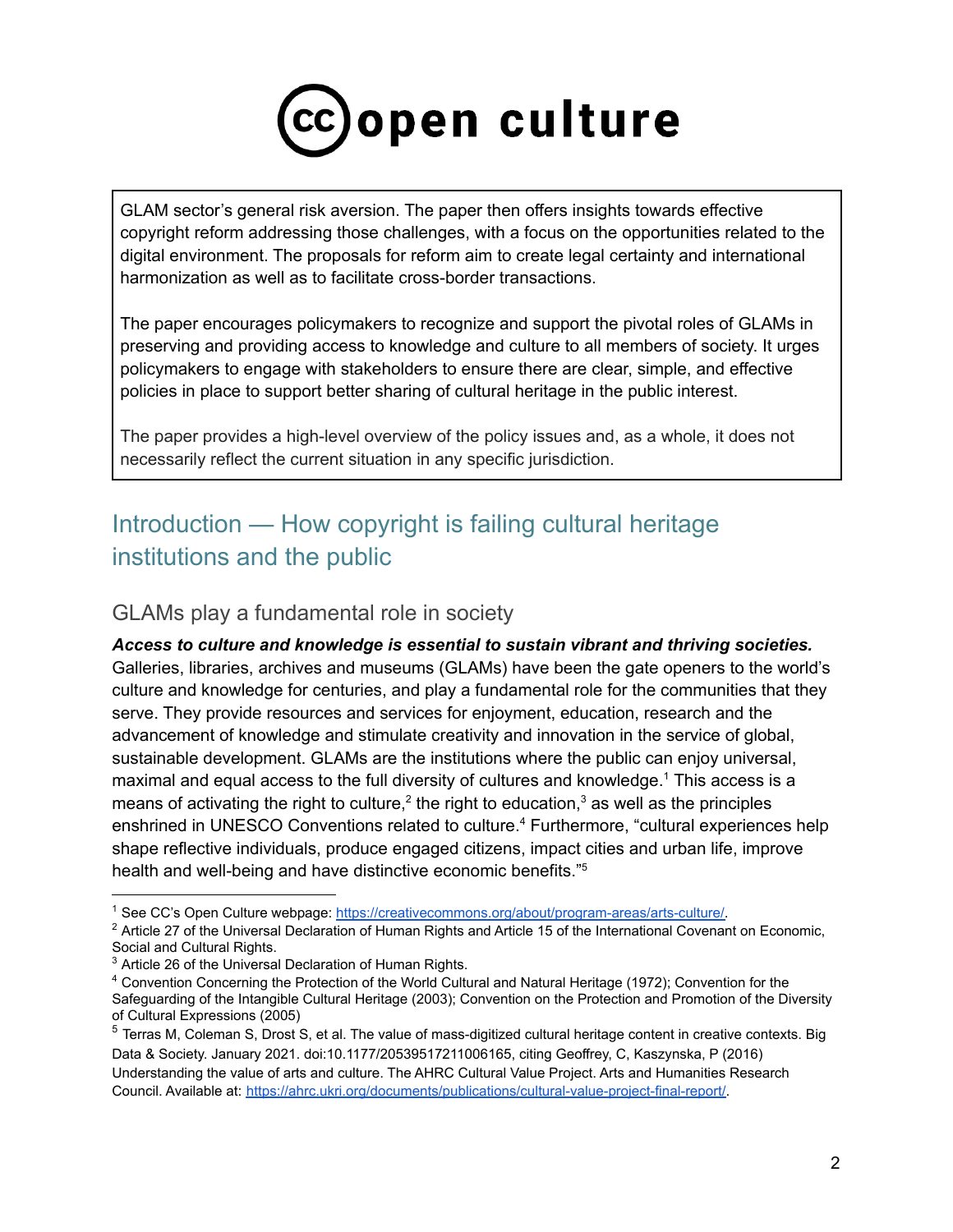

We must not underestimate the *powerful engine of social progress* that broad access to knowledge and culture represents. GLAMs educate, entertain, inspire, and bring joy to visitors. By making their collections available to the public, disseminating information, and serving as public forums to hold society-wide debates (both on-site and online), they empower people, generation after generation, in offering them the resources to engage and participate in civic life and build a future for themselves and their communities. <sup>6</sup> GLAMs are instrumental to achieving the Sustainable Development Goals.<sup>7</sup>

GLAMs also carry out their public interest missions of keeping a reliable record of our heritage and *preserving our collective memory for future generations*. GLAMs acquire, collect, preserve, research, communicate, exhibit, and promote access to the artifacts and histories that make up that heritage. Libraries — all GLAMs for that matter — are "rich repositories of historically and culturally significant collections, many of which are not available anywhere else in the world." 8

In addition, while GLAMs are leaders in providing access to culture in physical spaces, *digital sharing spaces* are predominantly run by commercial entities whose priorities do not necessarily align with the needs of GLAMs, making it difficult for GLAMs and their users to establish a sustainable, equitable and meaningful digital presence. As with other public interest uses, there is a need for change towards building digital societies over and above markets and industries. <sup>9</sup> The COVID-19 pandemic, which has forced GLAMs around the world to close their physical spaces, has magnified this need and demonstrated the vital importance of copyright frameworks that facilitate GLAMs' digital presence.

# Unbalanced copyright laws prevent GLAMs from fully playing their role in the digital environment

Around the world, GLAMs are increasingly making use of new digital technologies to preserve and enhance global, inclusive and equitable access to heritage collections.<sup>10</sup> However, they are

 $6$  On the connection between social purpose and meaning of digital cultural heritage, see Malde, S, Kennedy, A (eds) (2018) Connecting digital practice with social purpose: Let's get Real 6. Culture24, Brighton, UK. Available at: [https://www.keepandshare.com/doc/8226734/let-s-get-real-6-culture-24-rgb-single-page-pdf-10-5-meg?da=y.](https://www.keepandshare.com/doc/8226734/let-s-get-real-6-culture-24-rgb-single-page-pdf-10-5-meg?da=y)

<sup>7</sup> Notably: United Nations Sustainable Development Goals 16.10 on public access to information and fundamental freedoms and 11.4 on protection and safeguarding of cultural heritage.

<sup>&</sup>lt;sup>8</sup> Ben White, "Guaranteeing Access to Knowledge: The Role of Libraries," WIPO Magazine, August 2012, [https://www.wipo.int/wipo\\_magazine/en/2012/04/article\\_0004.html.](https://www.wipo.int/wipo_magazine/en/2012/04/article_0004.html)

<sup>&</sup>lt;sup>9</sup> See InDICEs, "An Insight into Critical Concerns for the Cultural Sector in the Course of Digital Transitions," 2021, <https://indices-culture.eu/an-insight-into-critical-concerns-for-the-cultural-sector-in-the-course-of-digital-transitions/>.

<sup>&</sup>lt;sup>10</sup> This is supported by policymakers, e.g. in the EU, see [Creative Commons welcomes EC recommendation on](https://creativecommons.org/2021/11/19/creative-commons-welcomes-ec-recommendation-on-common-european-data-space-for-cultural-heritage/) [common European data space for cultural heritage - Creative Commons](https://creativecommons.org/2021/11/19/creative-commons-welcomes-ec-recommendation-on-common-european-data-space-for-cultural-heritage/).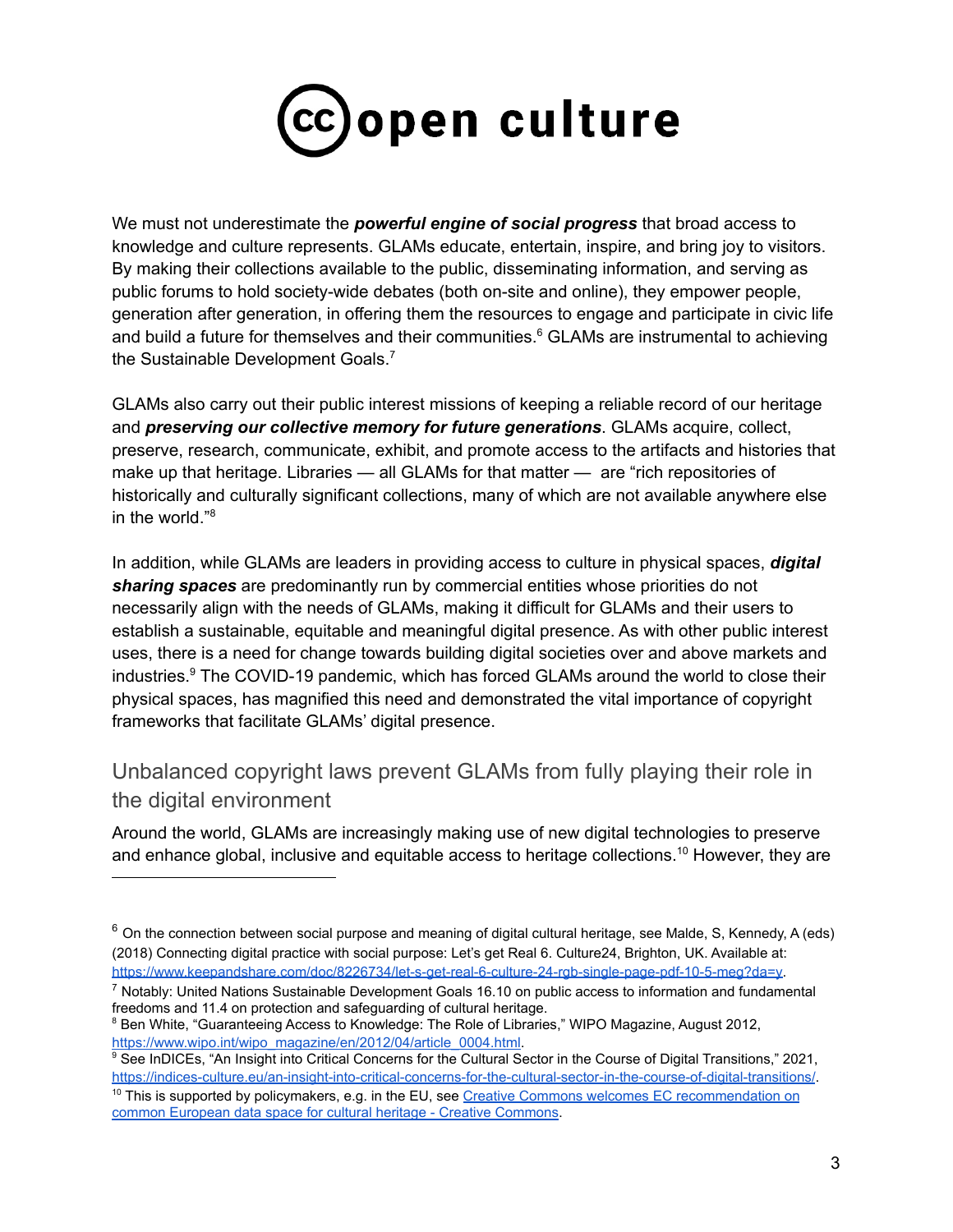

regularly confronted with copyright challenges that prevent them from taking advantage of those technologies. Core GLAM functions like making (digital) copies of works for preservation or making such works available for purposes of education, research, or enjoyment are largely hampered by unbalanced copyright and access frameworks that fail to keep up with technological advancements and are unfit for the digital age. $11$ 

For example, GLAMs must often engage in time-consuming and costly processes to determine the copyright status of works and clear any subsisting rights before they can (1) digitize those works to preserve them and (2) share them online.<sup>12</sup> This is especially true where collections are made up of works that are not actively managed by their right holders or works that are not in commercial circulation (also referred to as out-of-commerce and/or "orphan" works). The fact that most preservation and sharing activities involve uses across borders within a patchwork of copyright regimes certainly amplifies uncertainty and ambiguity.

As a result, many legitimate activities are not undertaken or are substantially reduced or modified to comply with complex and burdensome legal requirements in the face of undue risks of infringement.<sup>13</sup> This "distracts from their public mission of preserving and disseminating cultural heritage as a means for achieving educational goals, supporting democratic processes, and fostering creativity and entrepreneurial skills." <sup>14</sup> These challenges severely undermine GLAMs' effort to provide universal access to knowledge and culture, with the potential consequences of slowing society's economic development, exacerbating knowledge inequalities,<sup>15</sup> curtailing social welfare, and carving "the 20<sup>th</sup> century black hole" into the world's digital cultural heritage. 16

September 27, 2021, InDICEs,

<sup>&</sup>lt;sup>11</sup> See Theresa Hackett, [Time for a single global copyright framework for libraries and archives](https://pro.europeana.eu/files/Europeana_Professional/IPR/160331rights_clearance_case_studies_public.pdf), WIPO Magazine, December 2015; Jean Dryden, Copyright in the Real [World: Making Archival Material Available on the Internet](https://tspace.library.utoronto.ca/bitstream/1807/11198/1/Dryden_Jean_E_200806_PhD_thesis.pdf), PhD thesis, University of Toronto, 2008.

<sup>&</sup>lt;sup>12</sup> On online sharing, see, for instance, the 2016 Europeana report [What rights clearance looks like for Cultural](https://pro.europeana.eu/files/Europeana_Professional/IPR/160331rights_clearance_case_studies_public.pdf) [Heritage Organizations - 10 case studies.](https://pro.europeana.eu/files/Europeana_Professional/IPR/160331rights_clearance_case_studies_public.pdf) Bartolomeo Meletti in his blog post [21 for 2021: Exceptions](https://www.create.ac.uk/blog/2021/11/19/21-for-2021-exceptions/) highlights "the excessive complexity and costs of rights clearance for GLAMs," citing, *inter alia*, [Cave, Deegan and](https://www.copyrightevidence.org/wiki/index.php/Cave,_Deegan_and_Heinink_(2000)) Heinink (2000) and [Dickson \(2010\)](https://www.copyrightevidence.org/wiki/index.php/Dickson_(2010)).

<sup>&</sup>lt;sup>14</sup> Kristina Petrasova, "An insight into critical concerns for the cultural sector in the course of digital transitions,"  $13$  Risk management is essential to carry out mass digitization projects; see, Stobo, V., Deazley, R. and Anderson, I., 2013. [Copyright & Risk: Scoping the Wellcome Digital](https://www.create.ac.uk/wp-content/uploads/2013/12/CREATe-Working-Paper-No.10.pdf) Library Project (Vol. 10, pp. 17-23). CREATe Working Paper.

<https://indices-culture.eu/an-insight-into-critical-concerns-for-the-cultural-sector-in-the-course-of-digital-transitions/>.

<sup>15</sup> Bodó, Balázs and Antal, Daniel and Puha, Zoltan, Open Access is not a Panacea, even if it's Radical – an Empirical Study on the Role of Shadow Libraries in Closing the Inequality of Knowledge Access. (June 16, 2020). Amsterdam Law School Research Paper No. 2020-39, Institute for Information Law Research Paper No. 2020-05, Bodó B, Antal D, Puha Z (2020) Can scholarly pirate libraries bridge the knowledge access gap? An empirical study on the structural conditions of book piracy in global and European academia. PLoS ONE 15(12): e0242509. https://doi.org/10.1371/journal.pone.0242509, available at SSRN: <https://ssrn.com/abstract=3628326> or [http://dx.doi.org/10.2139/ssrn.3628326](https://dx.doi.org/10.2139/ssrn.3628326)

<sup>&</sup>lt;sup>16</sup> See, Europeana, "The missing decades: the 20th century black hole in Europeana," 2019, [https://pro.europeana.eu/post/the-missing-decades-the-20th-century-black-hole-in-europeana.](https://pro.europeana.eu/post/the-missing-decades-the-20th-century-black-hole-in-europeana)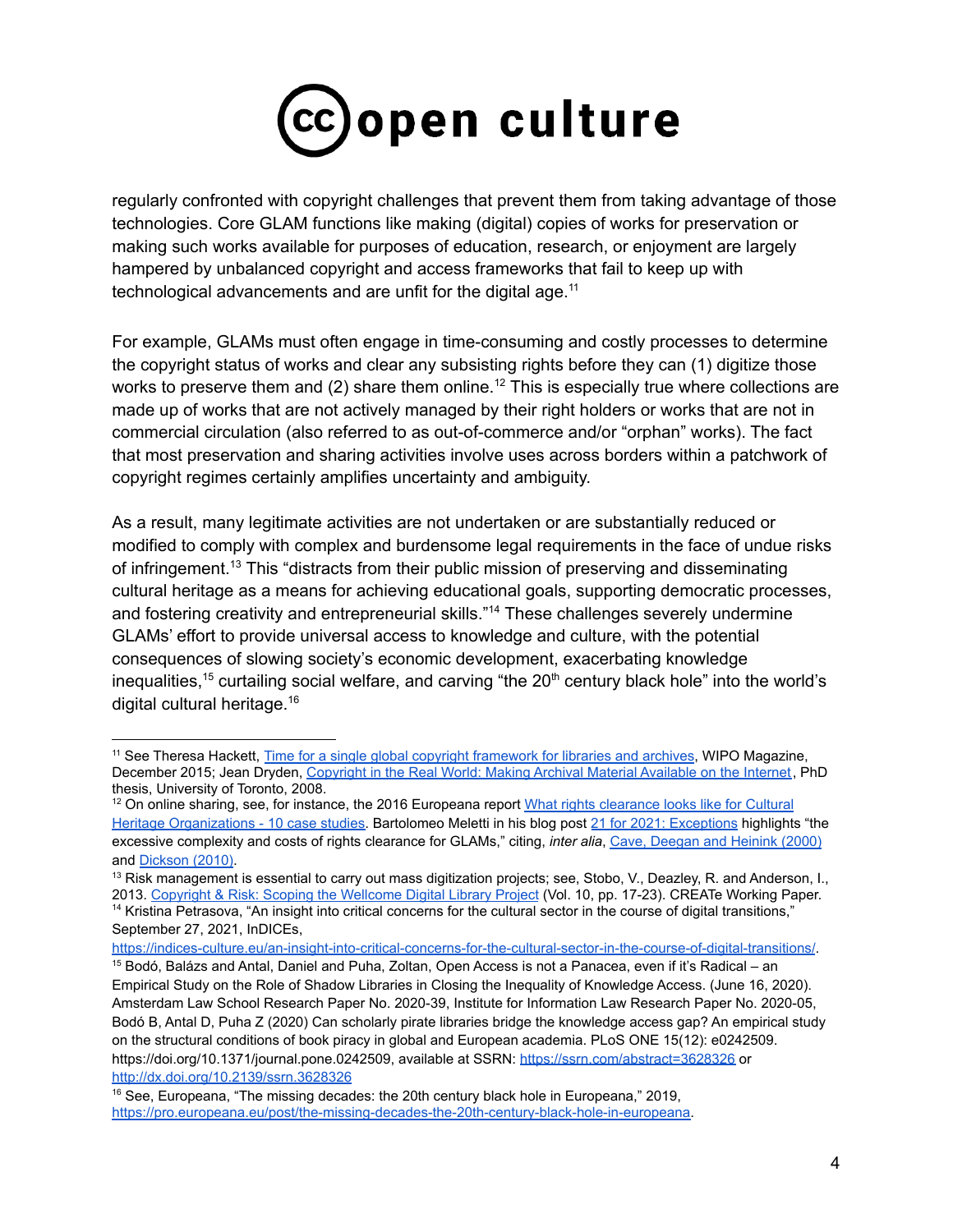

The complexity of copyright management in the absence of clear exceptions is compounded by the particularly acute risk-averse, traditional and conservative nature of GLAMs and their management. This manifests itself through the phenomenon of copyright anxiety and chill, which serve to defeat the intent of the legislation, as users do not exercise their rights or take advantage of exceptions in situations of legal chill.<sup>17</sup> In other words, in addition to the laws themselves raising barriers, widespread risk aversion towards any perceived threat of legal action for infringement constrains GLAMs in achieving their purpose. GLAMs hence limit their "open" offering to the "safe," low-hanging fruit of low-risk or public domain materials, thereby sketching an incomplete picture of the cultural heritage commons online.<sup>18</sup>

## The solution is to recalibrate and reform copyright

As mentioned, GLAMs often need to comply with outdated or unbalanced copyright laws. Balance is at the core of copyright, at least in theory: on the one hand, rights are afforded to creators as an incentive and a reward for creativity for the benefit of society in general; on the other hand, members of the public and society as a whole have the right to access knowledge and culture and to enjoy a rich, robust and thriving public domain. A 2019 World Intellectual Property Organization (WIPO) International Conference on Copyright Limitations and Exceptions for Libraries, Archives, Museums, and Educational & Research Institutions<sup>19</sup> highlighted copyright's unacceptably *skewed balance* against GLAMs, those institutions that curate, care for, preserve and help interpret, understand, and share cultural heritage. An unbalanced copyright system leads to deepening inequalities in access to knowledge, punctures holes in humanity's vast and diverse bodies of knowledge and prevents knowledge created today from being available tomorrow.

GLAMs deserve a copyright regime that allows them to *fully embrace the opportunities offered by digital technologies* to fulfill their public interest mission and establish themselves in the public digital space. If the copyright system continues to erode the public interest, policymakers will have missed their chance to upend the disadvantage at which current copyright law puts millions of citizens who lack the minimum legal safeguards to guarantee their fundamental rights to access to culture and knowledge in the digital environment. Everyone has a lot to gain from a more modern and fairer copyright framework.

<sup>19</sup> WIPO, International Conference on Copyright Limitations and Exceptions for Libraries, Archives, Museums and Educational & Research Institutions, October 2019,

[https://www.wipo.int/meetings/en/2019/international\\_conference\\_copyright.html](https://www.wipo.int/meetings/en/2019/international_conference_copyright.html).

<sup>17</sup> See Wakaruk, A., Gareau-Brennan, C., & Pietrosanu, M. (2021). Introducing the Copyright Anxiety Scale. Journal of Copyright in Education & Librarianship, 5(1). <https://doi.org/10.17161/jcel.v5i1.15212>.

 $18$  On copyright risk aversion as a filter, see: Andrea Wallace, "21 for 2021: Digital heritage and the public domain", CREATe, 2022, [https://www.create.ac.uk/blog/2022/01/07/21-for-2021-digital-heritage-and-the-public-domain/.](https://www.create.ac.uk/blog/2022/01/07/21-for-2021-digital-heritage-and-the-public-domain/)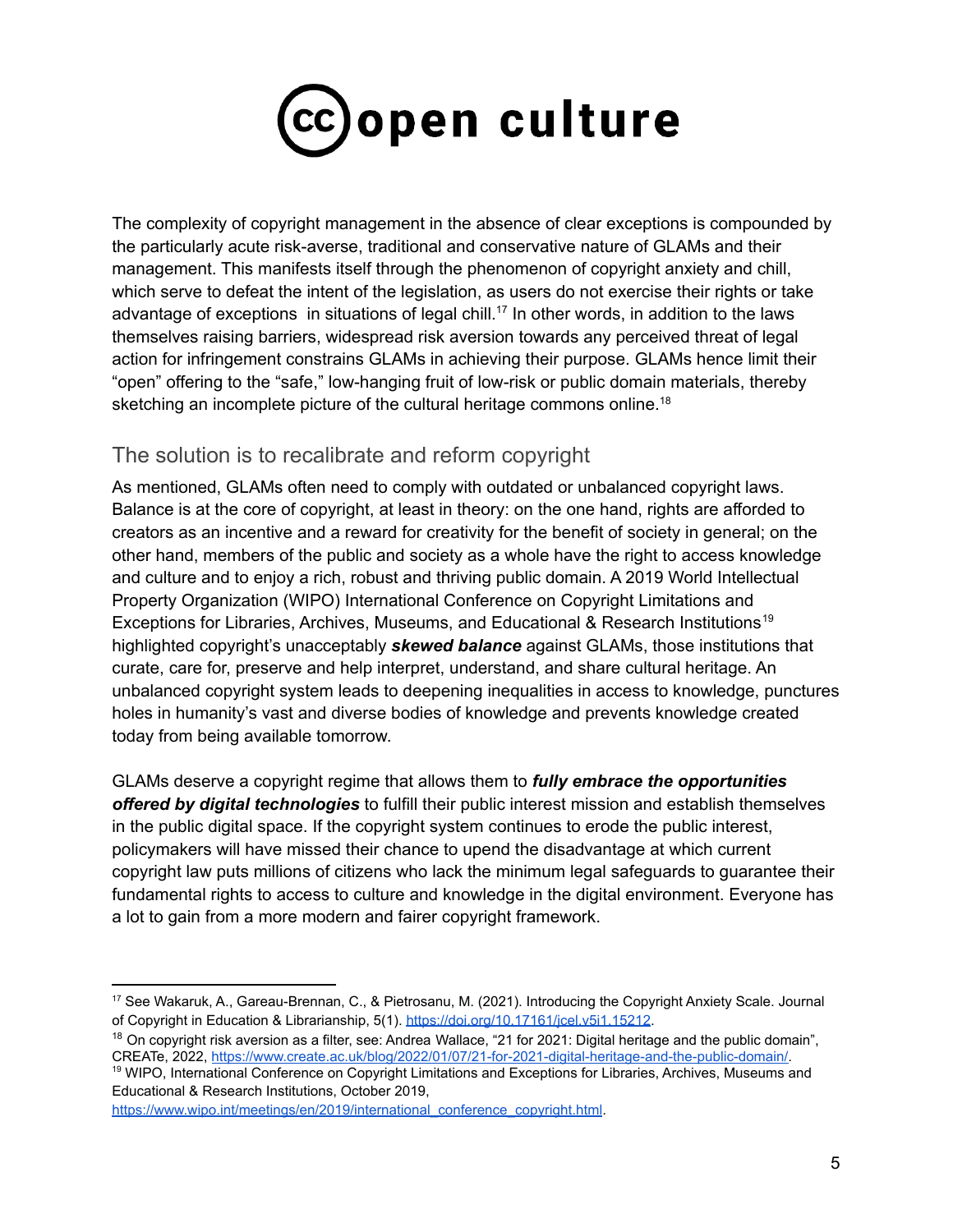# cc)open culture

In this paper, we chart the copyright issues affecting the public interest activities and services provided by GLAMs and consider these seven main areas:

- 1. A need for clear [exceptions](#page-5-0) and limitations in the public interest
- 2. [Protecting](#page-15-0) the public domain from additional copyright layers
- 3. [Reduction](#page-17-0) and no extension of the term of protection
- 4. Limiting [sanctions](#page-18-0) and remedies against GLAMs acting in good faith
- 5. Legal and ethical issues related to traditional cultural [expressions,](#page-18-1) Indigenous cultural heritage and [restitution](#page-18-1)
- 6. Artificial [intelligence](#page-21-0) and cultural heritage
- 7. Interrelationship between copyright and cultural rights and cultural heritage laws

# <span id="page-5-0"></span>A need for clear exceptions and limitations in the public interest

# **Exceptions and limitations play an essential role in enabling GLAMs to fulfill their mission**

Public-interest and socially-legitimate uses of copyrighted works need to be enabled to foster equitable access to culture, cultural diversity, cultural and creative production, and democratization of culture. These include uses for purposes of education, research, library services, access for people with disabilities, preservation of cultural heritage. Exceptions and limitations (or "user rights") allow such uses to be lawfully conducted without permission from the copyright holder, most often without payment. They serve to "empower new creativity, enhance rewards to authors, increase educational opportunities, preserve space for non-commercial culture and promote inclusion and access to cultural works."<sup>20</sup> Both users and creators alike stand to gain from the application of exceptions and limitations.<sup>21</sup> They are essential to achieving proper balance of the copyright system.<sup>22</sup> In countries of common law tradition, they often take the form of "fair use" or "fair dealing," and in countries of civil law tradition, they are usually specific and precisely defined in the law. There are exceptions to economic rights and/or moral rights (right of attribution and of integrity).<sup>23</sup>

 $21$  See, e.g. "Authors Alliance Supports Limitations and Exceptions for Education at WIPO SCCR/37," 2018, [https://documents-dds-ny.un.org/doc/UNDOC/GEN/G14/249/51/PDF/G1424951.pdf?OpenElement,](https://documents-dds-ny.un.org/doc/UNDOC/GEN/G14/249/51/PDF/G1424951.pdf?OpenElement) p.1.

[https://www.authorsalliance.org/2018/12/03/authors-alliance-supports-limitations-and-exceptions-for-education-at-wip](https://www.authorsalliance.org/2018/12/03/authors-alliance-supports-limitations-and-exceptions-for-education-at-wipo-sccr-37/) [o-sccr-37/](https://www.authorsalliance.org/2018/12/03/authors-alliance-supports-limitations-and-exceptions-for-education-at-wipo-sccr-37/)

 $20$  As mentioned in the, Report of the Special Rapporteur in the field of cultural rights, Farida Shaheed, Copyright policy and the right to science and culture, 2014,

<sup>&</sup>lt;sup>22</sup> See "Creative Commons Copyright Platform Working Group on User Rights' Position Paper," <https://medium.com/creative-commons-we-like-to-share/working-group-on-user-rights-position-paper-9c5e589f1c9b>. See also *Society of Composers, Authors and Music Publishers of Canada v. Bell Canada*, 2012 SCC 36 at para. 11 (the Supreme Court of Canada describing user rights and fair dealing as "tools employed to achieve the proper balance between protection and access" and "an essential part of furthering the public interest objectives of the *Copyright Act*.")

<sup>&</sup>lt;sup>23</sup> For example, Australia has an open-ended defense of reasonableness to a violation of moral rights.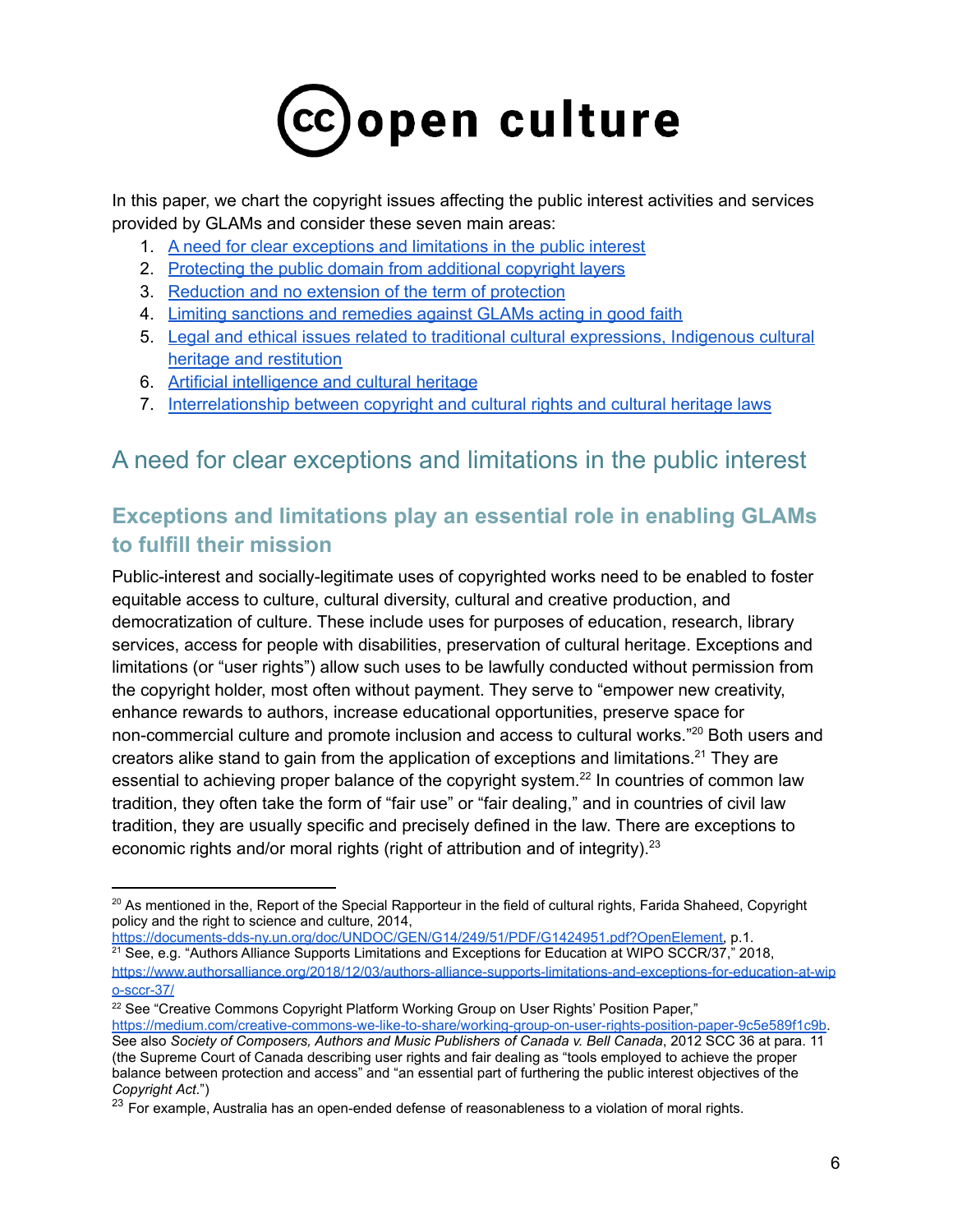

Few national copyright laws fully recognize the legitimate, public-interest activities of GLAMs and their millions of users by means of exceptions or limitations. Where they exist, exceptions are all too narrow, unclear, and unevenly applied. According to a 2019 WIPO *Revised Report on Copyright Practices and Challenges of Museums*, exceptions and limitations are not frequently well understood or used due to legal uncertainty and to the high costs associated with copyright dispute and litigation.<sup>24</sup>

Therefore, there is an *urgent global need to guarantee exceptions and limitations* applicable in both the analog and digital spaces for the benefit of GLAMs and their users, enabling them to lawfully:

## *GLAMs as direct beneficiaries*

- reproduce works for preservation purposes, including with the help of digital technologies
- display and exhibit works online digitally, thereby ensuring access to the works by the public
- reproduce and provide access to works that are not actively managed by their right holders or works that are not in commercial circulation (also known as orphan works and out-of-commerce works)
- Lend born-digital e-works and digitized works from their collections
- use works in the contexts of public speech and news reporting
- use works for purposes of quotation, criticism, review and parody, caricature, and pastiche

●

## *Users/members of the public as direct beneficiaries*

- access and use works for educational, teaching or private purposes, such as research and private study
- carry out 3D printing and allow uses in makerspaces
- perform text and data mining for any purpose
- exercise freedom of panorama
- provide access to works in accessible formats for people with disabilities
- make transformative uses such as remixes and other forms of user-generated content.

Furthermore, the effective operability of exceptions must be guaranteed, which means that exceptions must be protected from contract override and technological protection measures (TPMs) and that they should apply in cross-border settings. In addition, licensing and private contracting, which is often only practical for the largest and most legally sophisticated entities, is not a substitute for exceptions and limitations guaranteed to everyone by law.

<sup>&</sup>lt;sup>24</sup> WIPO, SCCR, Revised Report on Copyright Practices and Challenges of Museums, prepared by Dr. Yaniv Benhamou, 2019, [https://www.wipo.int/edocs/mdocs/copyright/en/sccr\\_38/sccr\\_38\\_5.pdf.](https://www.wipo.int/edocs/mdocs/copyright/en/sccr_38/sccr_38_5.pdf) See also: WIPO, Study on Copyright Limitations and Exceptions for Libraries and Archives: Updated and Revised, prepared by Kenneth D. Crews, 2015, [https://www.wipo.int/meetings/en/doc\\_details.jsp?doc\\_id=306216.](https://www.wipo.int/meetings/en/doc_details.jsp?doc_id=306216)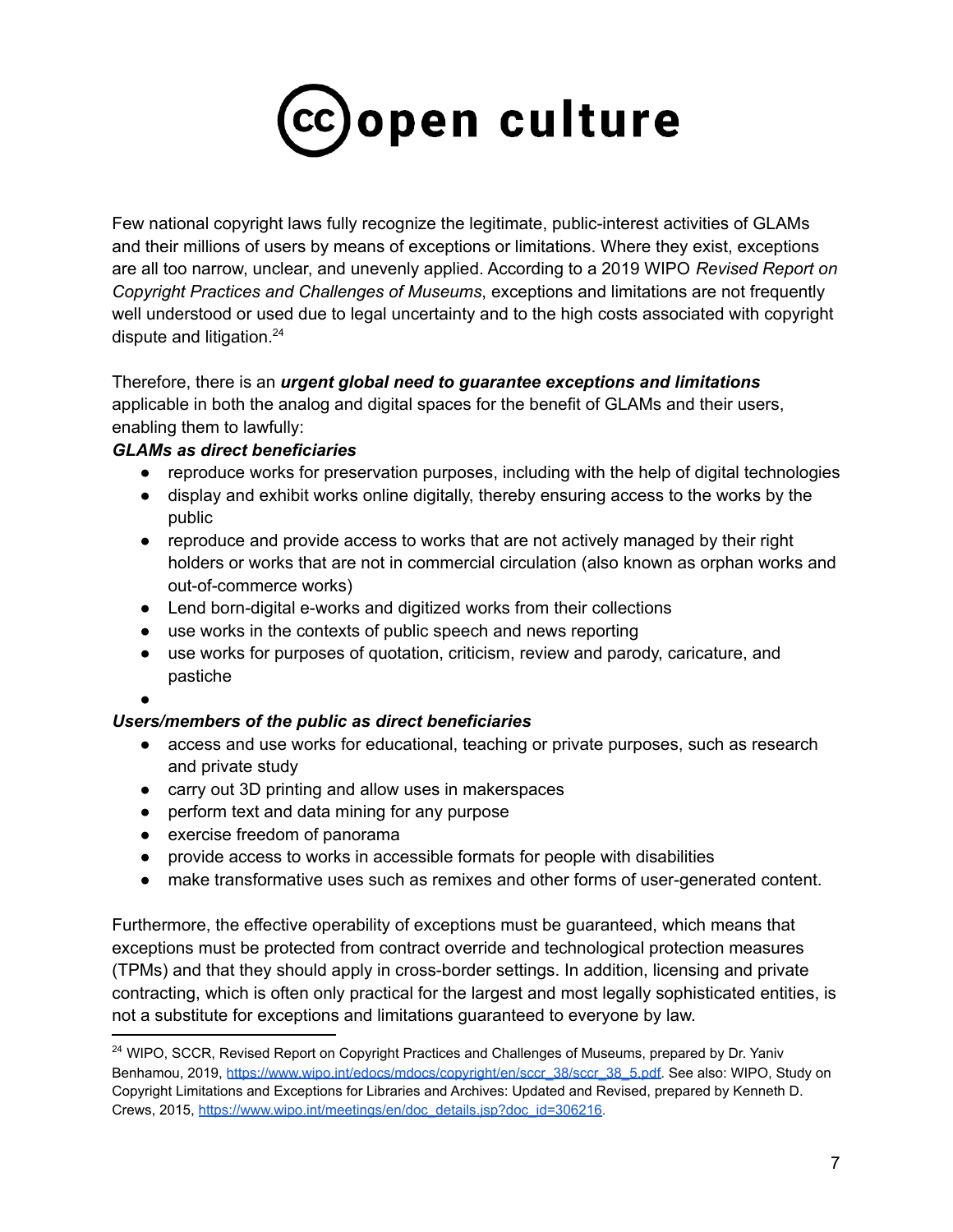

# **GLAM as direct beneficiaries of exceptions**

#### Preservation is the *sine qua non* of access to cultural heritage

GLAMs have a core function, often mandated by law, to preserve heritage for the benefit of current and future generations. Important collections are at risk of loss or degradation for a range of reasons, such as theft, intentional or unintentional destruction, discard or deletion, obsolescence of storage media (including digital formats), inadequate storage conditions or extreme events such as fire and flooding from rising sea-levels due to climate change.<sup>25</sup> GLAMs thus often need to make a preservation copy of heritage collections to replace damaged works and to ensure survival and accessibility.

In those jurisdictions without an adequate exception to the reproduction right, GLAMs cannot lawfully copy (digitize) works to make a preservation copy.<sup>26</sup> They may need to secure multiple right holders' permissions and/or to provide them with remuneration (often from public funds).<sup>27</sup> Needless to say this is costly, cumbersome, often unfeasible or, in a large majority of cases, materially impossible. It also runs counter to copyright's bedrock principle of supporting the public interest in access to culture.

The highest priority is thus to ensure that copyright law allows GLAMs to *lawfully make and store copies of cultural heritage material for preservation purposes*. <sup>28</sup> This must include making preservation copies of works to which they have access on third-party servers (e.g. works on open-ended lend), as well as other internal uses (e.g. cataloging) and web harvesting.<sup>29</sup> Reproduction needs to be allowed for all types of copyright subject matter for purposes of preservation (e.g. for reconstruction of works, replacement of lost works, etc.) and to the extent necessary for such preservation, without any restriction as to medium, format, or

<sup>&</sup>lt;sup>25</sup> Creative Commons, "Using CC Licenses and Tools to Share and Preserve Cultural Heritage in the Face of Climate Change," 2020,

[https://creativecommons.org/2020/04/26/cc-licenses-tools-share-and-preserve-cultural-heritage-in-the-face-of-climate](https://creativecommons.org/2020/04/26/cc-licenses-tools-share-and-preserve-cultural-heritage-in-the-face-of-climate-change/) [-change/](https://creativecommons.org/2020/04/26/cc-licenses-tools-share-and-preserve-cultural-heritage-in-the-face-of-climate-change/)

<sup>&</sup>lt;sup>26</sup> According to a 2017 WIPO SCCR study, only 102 Member states (ca. 53%) have an explicit preservation provision. Since then, [Article 6](https://eur-lex.europa.eu/legal-content/EN/TXT/?uri=CELEX:32019L0790#d1e1052-92-1) of the CDSM, which should have been transposed into the national law of EU Member States by June 2021, provides a mandatory exception in order to allow GLAMs to make copies of works in their collection for preservation purposes.

 $27$  Such authorization can be obtained by means of direct, individual negotiations with rights holders or through a collecting management organization representing right holders.

<sup>&</sup>lt;sup>28</sup> For example, Australia has a specific exception to moral rights for the restoration or preservation of a work in good faith (195AT Copyright Act 1968 (Cth)).

<sup>&</sup>lt;sup>29</sup> See, e.g., Luna Schumacher, Stefan van Kolfschooten & Daniël Soons, "Web harvesting by cultural heritage institutions Towards adequate facilitation and regulation of web harvesting digital content in order to preserve national cultural heritage," ILP, 2020,

[https://ilplab.nl/wp-content/uploads/sites/2/2020/08/ILP-Lab-Policy-Paper-Web-Harvesting-final.pdf.](https://ilplab.nl/wp-content/uploads/sites/2/2020/08/ILP-Lab-Policy-Paper-Web-Harvesting-final.pdf)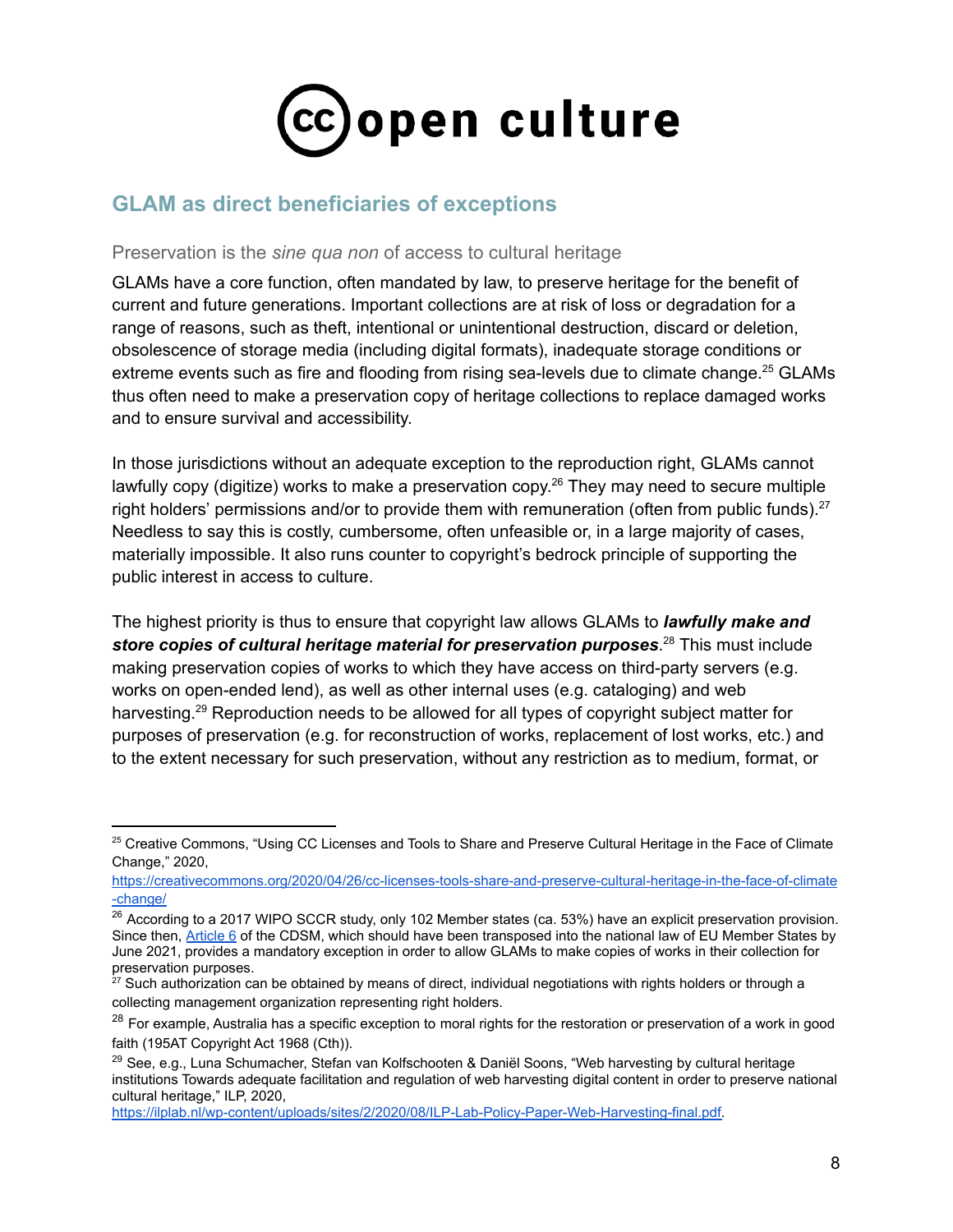# (cc)open culture

number of copies.<sup>30</sup> In addition, GLAMs should be able to work with others (other GLAMs or other third parties); there should be no limitation as to what entity might carry out preservation reproduction on behalf of GLAMs.

## Digital display and exhibition of works are the means to ensure remote access to collections

With regard to display, exhibition, and communication to the public, GLAMs may wish to carry out online activities, such as to provide databases accessible to all, virtual tours, etc. This encourages the dissemination of knowledge and supports outreach and connections with remote audiences, e.g. teachers and researchers who cannot travel to access heritage. There should be no limitations about the type of platform used, i.e. institutional website, third-party online space (e.g., Europeana, Sketchfab, Flickr Commons); social media, etc. This exception must include the right to make reproductions of works in exhibition catalogs (in both analog and digital formats).

## GLAMs must be allowed to preserve and give access to orphan works and out-of-commerce works

Orphan works are copyright-protected works whose author or rights holder is impossible to identify or locate. Out-of-commerce works (OOCWs) are works that are still protected by copyright but are no longer available commercially.

A lot of cultural heritage materials that GLAMs steward are out of commerce and/or orphaned. For these materials, the copyright system proves inflexible and a great hindrance to digitization and making available online while conferring no benefit upon authors and/or rights holders.<sup>31</sup> An exception must be in place to facilitate the large-scale digitization and cross-border accessibility

<sup>30</sup> According to White, Several works are "born digital" and are not available in print format, e.g. websites, e-journals, etc. GLAMs need to perform preservation acts including format shifting and migrating electronic content from obsolete storage formats. See, Ben White, "Guaranteeing Access to Knowledge: The Role of Libraries," WIPO Magazine, August 2012,

[https://www.wipo.int/wipo\\_magazine/en/2012/04/article\\_0004.html.](https://www.wipo.int/wipo_magazine/en/2012/04/article_0004.html)

<sup>&</sup>lt;sup>31</sup> See e.g., Martinez, M. & Terras, M., (2019) "'Not Adopted': The UK Orphan Works Licensing Scheme and How the Crisis of Copyright in the Cultural Heritage Sector Restricts Access to Digital Content," Open Library of Humanities 5(1), p.36. doi: <https://doi.org/10.16995/olh.335>. In the EU, the convoluted and ineffective Orphan Works Directive should be revised (Directive 2012/28/EU of the European Parliament and of the Council of 25 October 2012 on certain permitted uses of orphan works, <https://eur-lex.europa.eu/legal-content/EN/TXT/?uri=celex%3A32012L0028>). Maintaining this directive reduces clarity and increases complexity in an already overly complex environment. On this point, see Maarten Zeinstra, The trainwreck that is [the Orphan Works Directive,](https://www.kl.nl/opinie/trainwreck-orphan-works-directive/) Kennisland, 2017, and several [EnDow resources](http://diligentsearch.eu/resources/) on the topic of diligent searches under the Directive. See also the [EC impact assessment](https://www.copyrightevidence.org/wiki/index.php/European_Commission_(2011b)) on [cross-border online access to orphan works](https://www.copyrightevidence.org/wiki/index.php/European_Commission_(2011b)) (2011). In the US, a study found "clear evidence that the orphan works problem stifles libraries and archives' efforts to effectively use their collections" (Hansen, David R. and Hashimoto, Kathryn and Hinze, G. A. and Samuelson, Pamela and Urban, Jennifer M., Solving the Orphan Works Problem for the United States (September 10, 2013). Columbia Journal of Law & the Arts, Vol. 37, No. 1, 2013, UNC Legal Studies Research Paper No. 2323945, Available at SSRN: [https://ssrn.com/abstract=2323945\)](https://ssrn.com/abstract=2323945).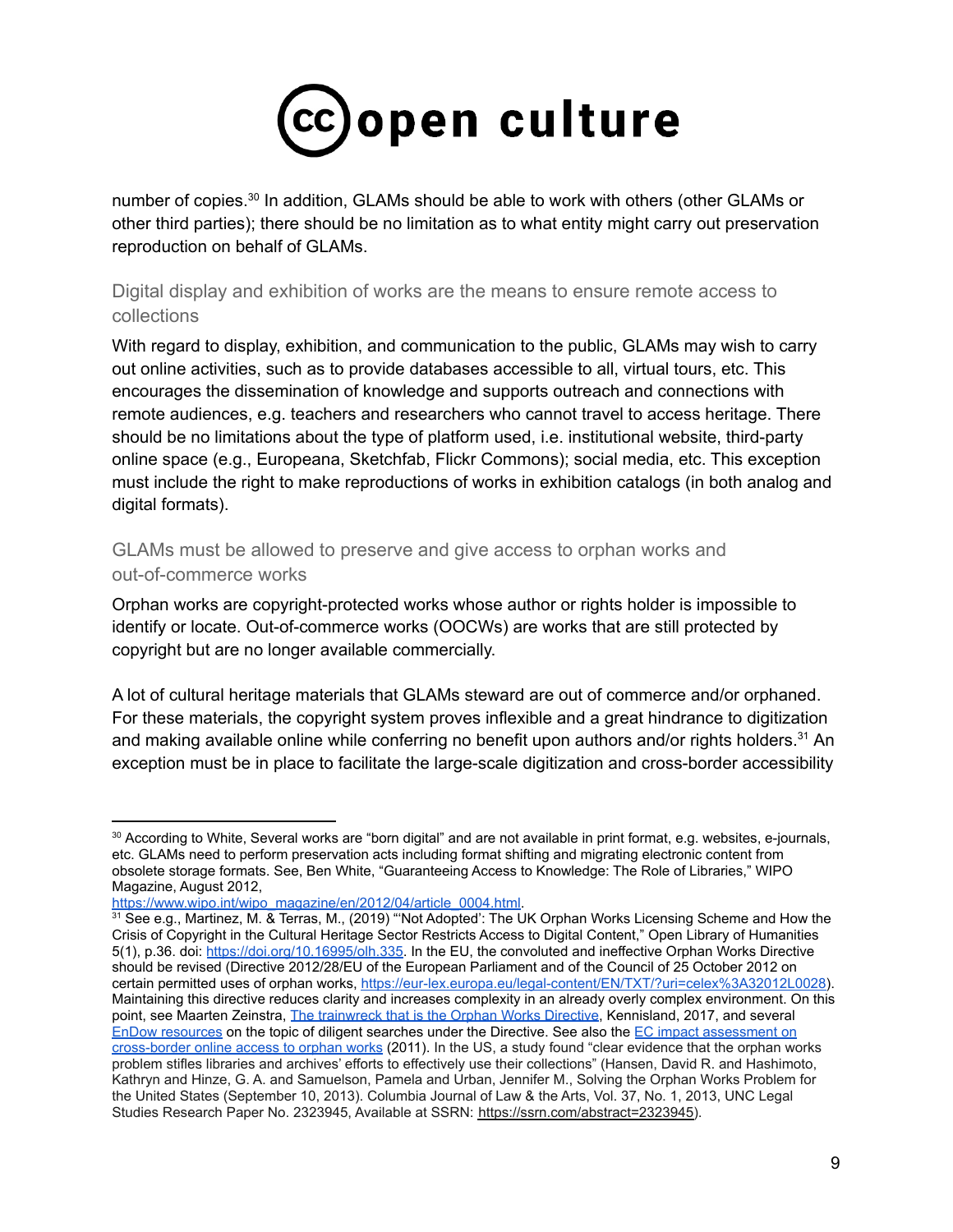

of OOCWs (or other subject matter).<sup>32</sup> This exception must allow use and reuse, preferably without restriction but at a minimum for non-commercial purposes. One appropriate condition is that the name of the author or any other identifiable right holder should be indicated (unless this turns out to be impossible).

Collective licensing of orphan works by collective management societies to GLAMs and other users should be strongly discouraged as an alternative to a mandatory exception for the following reasons: licensing increases transaction costs, causes delays and risks impeding GLAMs' efforts to preserve and make available OOCWs and orphan works by moving any limited available funds away from such core activities. Licensing is a tremendous hindrance for the vast majority of GLAMs, which are typically underfunded and under-resourced public institutions.

## GLAMs must be able to conduct eLending and controlled digital lending

eLending is the practice of lending an ebook to a borrower for a limited period of time. As eLending involves the reproduction and communication of materials, copyright law might be triggered, calling for the need for clear exceptions for GLAMs, in particular libraries, to be able to make ebooks available to their users.

Controlled digital lending (CDL) is the mechanism by which libraries can lend one copy of digitized material from their collection to one borrower at a time, just like they would a physical book. Unlike eLending, CDL is about digitized works, not born-digital material. CDL maximizes a library's ability to loan works, thereby making the entire lending system more efficient and equitable. GLAMs should be empowered to serve as a meaningful access point for publicly funded collections. Copyright law should encourage the practice of CDL and ensure that legal mechanisms are in place to allow this lawful practice.<sup>33</sup>

#### GLAMs must be allowed to engage in public speech and news reporting

Exceptions regarding public speech and the reporting of current events are important to GLAMs, considering their practices — contents they may display, including public speeches or news material, but also events they may host, and the related communication material they may produce or feature in.

<sup>&</sup>lt;sup>32</sup> For an overview of the issues in the context of Articles 8-11 of the CDSM Directive, see Communia, "Implementing the new EU provisions that allow the use of out-of-commerce works," 2019,

<https://www.communia-association.org/2019/12/10/implementing-new-eu-provisions-allow-use-commerce-works/> and Europeana, "Explainer: What will the new EU copyright rules change for Europe's Cultural Heritage Institutions," 2019,

[https://pro.europeana.eu/post/explainer-what-will-the-new-eu-copyright-rules-change-for-europe-s-cultural-heritage-in](https://pro.europeana.eu/post/explainer-what-will-the-new-eu-copyright-rules-change-for-europe-s-cultural-heritage-institutions) **[stitutions](https://pro.europeana.eu/post/explainer-what-will-the-new-eu-copyright-rules-change-for-europe-s-cultural-heritage-institutions)** 

<sup>33</sup> The paragraph is adapted from: Library Futures, Controlled [Digital Lending: Unlocking the Library's Full Potential,](https://www.libraryfutures.net/post/controlled-digital-lending-unlocking-the-librarys-full-potential) August 2021, ([https://www.libraryfutures.net/post/controlled-digital-lending-unlocking-the-librarys-full-potential\)](https://www.libraryfutures.net/post/controlled-digital-lending-unlocking-the-librarys-full-potential).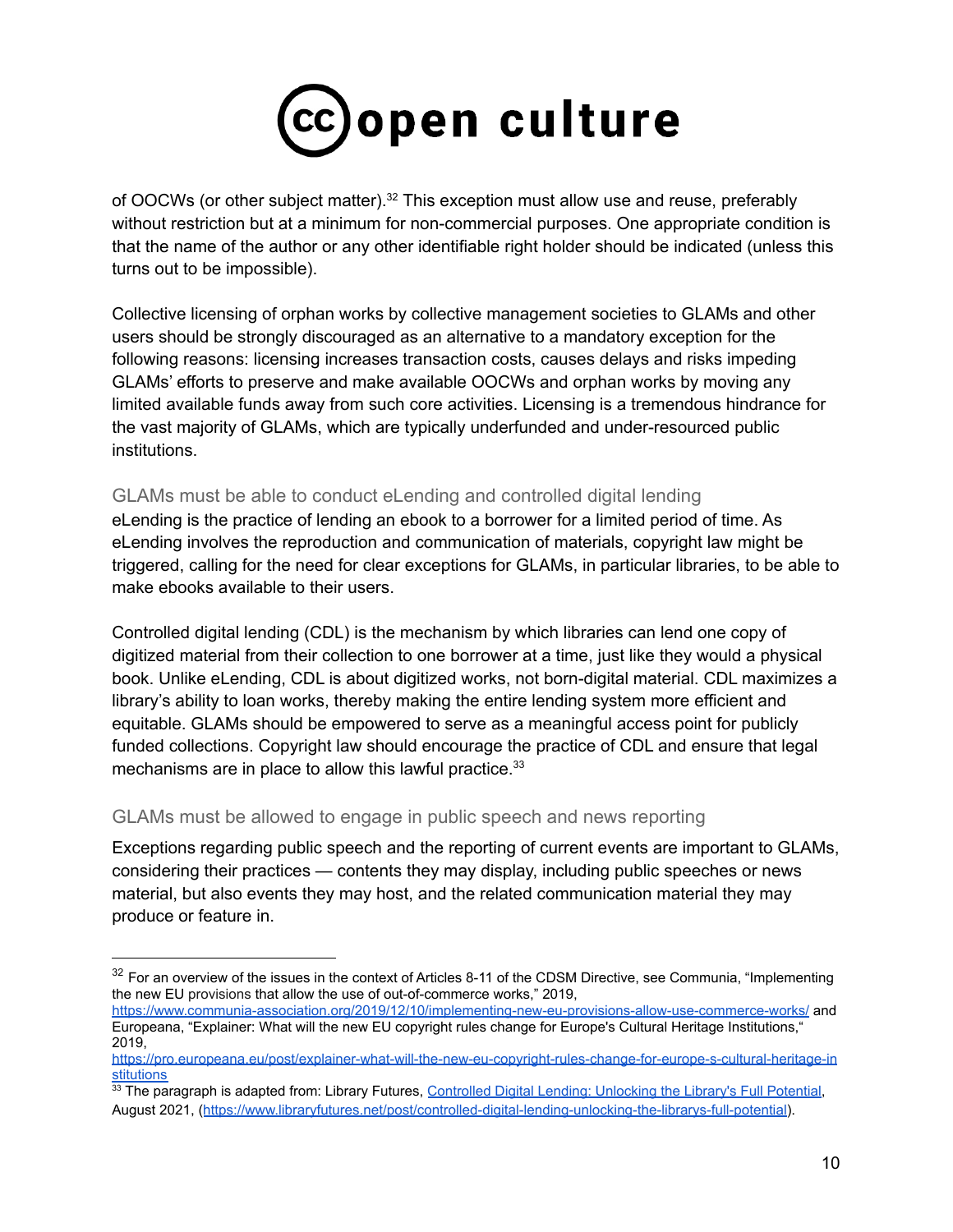

GLAMs must be allowed to use works for purposes of quotation, criticism, review and parody, caricature, and pastiche

Exceptions for purposes of quotation, criticism, review and parody, caricature and pastiche are of particular interest to GLAMs for both works they make available as well as for works they create themselves. One appropriate condition is that the source, including the author's name, should be indicated, unless this turns out to be impossible. Another appropriate condition is that the use must be in accordance with fair practice and permitted only to the extent required by the purpose (e.g. criticism, review, etc.).

## **GLAM users as direct beneficiaries**

GLAMs must allowed to enable activities for education, teaching, study and research purposes

Many GLAMs provide their users (individuals, institutions or organizations) with opportunities to conduct research, education, and other non-commercial activities that should not be subject to copyright restrictions, as they are conducted in the public interest. Exceptions and limitations for education that aim to leverage copyright for education make it possible to use works for educational purposes without authorization from the rights holder (with or without payment). $34$ Education-related exceptions vary across jurisdictions and generally permit certain specific uses linked to study, teaching, private or personal use, and quotation.<sup>35</sup> In some countries, these uses are allowed under the doctrine of fair dealing or fair use.<sup>36</sup> They usually apply in relation to the rights of reproduction, publication, performance, and communication (including online communication). Certain laws provide for compulsory licenses (use always permitted upon payment of license fee set by law) for reproduction and adaptation for educational purposes.

Exceptions and limitations for education, teaching, scholarship and research purposes are relevant in a variety of cases, since the cultural heritage materials that GLAMs hold represent critical resources for personal development and school training, education, study, as well as scientific and academic research. For example, they allow GLAMs to provide copies or translations of works to students and researchers who cannot access them directly.<sup>37</sup> GLAMs

<https://www.communia-association.org/policy-papers/leveraging-copyright-in-support-of-education/>.

<sup>34</sup> Communia, "Policy paper #11 on leveraging copyright in support of education," 2016,

<sup>&</sup>lt;sup>35</sup> WIPO, Study on Copyright Limitations and Exceptions for Educational Activities, 2016, prepared by Daniel Seng, [https://www.wipo.int/meetings/en/doc\\_details.jsp?doc\\_id=357756](https://www.wipo.int/meetings/en/doc_details.jsp?doc_id=357756).

<sup>36</sup> For example, "education" is on the list of fair dealing purposes in Canada's [Copyright Act, R.S.C. 1985,](https://www.canlii.org/en/ca/laws/stat/rsc-1985-c-c-42/latest/rsc-1985-c-c-42.html#sec29_smooth) c. C‑42, ss. [29](https://www.canlii.org/en/ca/laws/stat/rsc-1985-c-c-42/latest/rsc-1985-c-c-42.html#sec29_smooth). See also York University v. Canadian Copyright Licensing Agency (Access Copyright), 2021 SCC 32, paras. 96 et seq.

<sup>37</sup> See, e.g. section 108 of the U.S. Copyright Act (1976).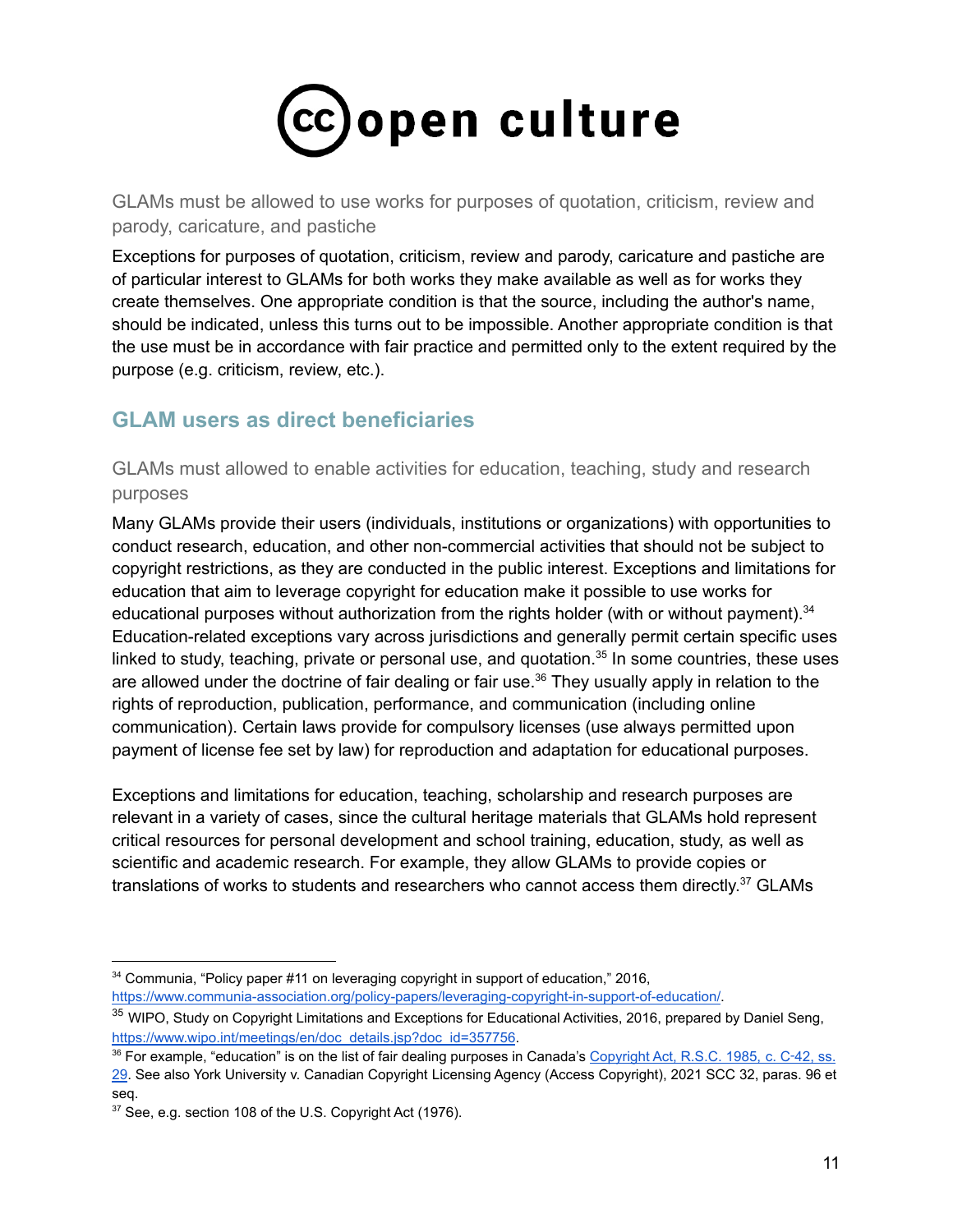

also make inter-institutional loans possible and provide local access to materials that normally reside in institutions faraway.<sup>38</sup>

#### GLAMs must be allowed to carry out 3D printing and allow uses in makerspaces

Increasingly, GLAMs are hosting makerspaces and other innovation spaces (such as fab labs, hackerspaces, and tech shops) for the benefit of both their staff and users, both for preservation or creativity purposes.<sup>39</sup> 3D printing has been used by GLAMs to make copies and reproductions of cultural heritage works (sometimes such works are in the public domain; on other occasions, they are still subject to copyright protection). Such activities have highlighted some of the deficiencies in copyright exceptions, especially in terms of defenses for GLAMs. The use of 3D printing by GLAMs has highlighted the need for a modernization of copyright exceptions.

## GLAMs' collections must be available for text and data mining

Text and data mining (TDM) is the process of deriving information from machine-readable text.<sup>40</sup> It should be noted that TDM activities do not always implicate the exercise of a copyright exclusive right. Because there are many different methods for conducting TDM, whether it implicates the exercise of an exclusive right of the right holder will depend on the jurisdiction, the specific type of mining activity, and whether the underlying data is subject to copyright at all. For example, some jurisdictions might consider that TDM is an act of reproduction, therefore permission from the right holder might be required. In other jurisdictions, TDM might fall under an exception, such as fair use, in which case permission is not required. In those jurisdictions where TDM implicates an exclusive right of the right holder, an exception must be in place to allow anyone to undertake data analytics for any purpose, commercial or not, without permission from rights holders. 41

## GLAMs and the public must benefit from a freedom of panorama exception

Freedom of panorama refers to the ability to take and publish photographs, videos, or films of works, mainly works of architecture or sculpture (but sometimes also other types of works such as literary or artistic works), located permanently in public places, as an exception to the rights

[https://www.wipo.int/wipo\\_magazine/en/2012/04/article\\_0004.html.](https://www.wipo.int/wipo_magazine/en/2012/04/article_0004.html)

<sup>39</sup> On 3D scanning for preservation purposes, see e.g., the New Palmyra Project, which aims to reconstruct the ancient city of Palmyra as an immersive virtual environment: [https://newpalmyra.org/.](https://newpalmyra.org/)

<sup>40</sup> For example, Art 3 and 4 CDSM contain an exception for purposes of data analytics. See, Creative Commons' statement on CC licenses and the text and data mining exception under Article 4 EU CDSM Directive, 2021, [https://creativecommons.org/2021/12/17/creative-commons-statement-on-cc-licenses-and-the-ext-and-data-mining-e](https://creativecommons.org/2021/12/17/creative-commons-statement-on-cc-licenses-and-the-ext-and-data-mining-exception-under-article-4-eu-cdsm-directive/) [xception-under-article-4-eu-cdsm-directive;](https://creativecommons.org/2021/12/17/creative-commons-statement-on-cc-licenses-and-the-ext-and-data-mining-exception-under-article-4-eu-cdsm-directive/) Communia, Implementing the new EU exceptions for text and data mining, 2019, <https://www.communia-association.org/2019/12/03/implementing-new-eu-exceptions-text-data-mining/>.

<sup>&</sup>lt;sup>38</sup> On these points, see Ben White, "Guaranteeing Access to Knowledge: The Role of Libraries," WIPO Magazine, August 2012,

<sup>&</sup>lt;sup>41</sup> See Margoni, Thomas, & Kretschmer, Martin. (2021). A deeper look into the EU Text and Data Mining exceptions: Harmonisation, data ownership, and the future of technology. Zenodo. <https://doi.org/10.5281/zenodo.5082012>.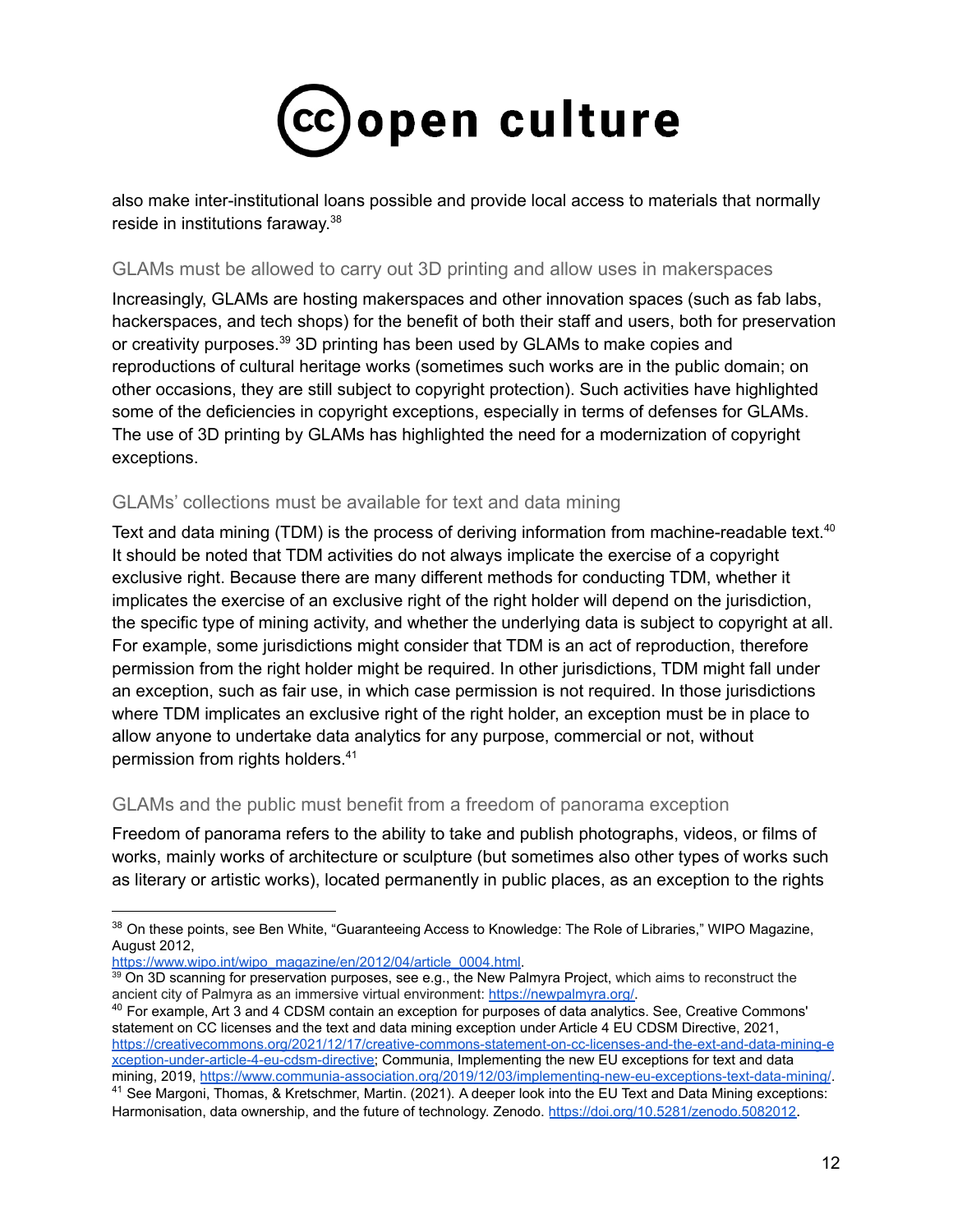

of reproduction and communication to the public. This exception is of major importance for GLAMs, since it targets public spaces where cultural heritage is displayed or present. Were there no exception, visitors and the public would need to take exceedingly cumbersome care in ensuring the art in public spaces is not protected by copyright before publishing pictures of such art, placing an undue burden on the public and contradicting the function of art in the public sphere. The exception should not be limited to outside spaces but also include closed spaces, so long as they are accessible to the public, as a broad interpretation of what constitutes a public space serves the public interest.<sup>42</sup> It should cover all types of uses, commercial or not.

## GLAMs must be legally able to provide access to users with disabilities

The 2013 WIPO Marrakesh Treaty's provisions for mandatory exceptions to ensure accessibility of works for people with disabilities are a great step forward in the right direction, but are unfortunately limited to textbooks and printed materials. <sup>43</sup> Policymakers should take a bolder step in pushing for exceptions that allow for GLAMs as authorized entities to make reproductions in accessible formats and provide access to more types of works (e.g., artistic, musical, and audiovisual works), ensuring true accessibility to many more types of works. For example, Australia has a copyright exception for GLAMs providing access to those with a disability.<sup>44</sup> Moreover, it has a fair dealing defense designed to provide access to copyright works for those with disabilities. Some GLAMs have been creating tactile exhibits to make their work more accessible for attendees with visual impairments.

In addition, measures need to be in place to prevent versions of public domain works created for accessibility purposes from being subject to copyright protection and from individuals or entities making accessible versions claiming rights. At a minimum, new versions of works created for accessibility purposes by authorized entities should be subject to the same limitations and exceptions as the underlying works. 45

## Remixes and user generated content

GLAMs users must be allowed to create remixes and user-generated content (UGC) and to enable others to do so. UGC refers to content (images, text, videos, audio, etc.) created by fans and other users, often through adapting or remixing existing content and sharing it online. UGC could include, e.g., catalogs and advertising materials, collective works and creative remixes of

 $42$  For an analysis of the freedom of panorama in Europe, see Dulong de Rosnay, M. & Langlais, P.-C. (2017). Public artworks and the freedom of panorama controversy: a case of Wikimedia influence. Internet Policy Review, 6(1). <https://doi.org/10.14763/2017.1.447>. See also: [WikimediaCommons:Freedom](https://commons.wikimedia.org/wiki/Commons:Freedom_of_panorama) of panorama.

<sup>&</sup>lt;sup>43</sup> WIPO, Marrakesh Treaty to Facilitate Access to Published Works for Persons Who Are Blind, Visually Impaired or Otherwise Print Disabled (Marrakesh Treaty), 2013, [https://www.wipo.int/marrakesh\\_treaty/en/](https://www.wipo.int/marrakesh_treaty/en/).

<sup>44</sup> See Australian Libraries Copyright Committee, "New disability provisions in the Australian Copyright Act," 2017, [https://alacc.org.au/wp-content/uploads/mp/files/posts/files/new-disability-provisions-in-the-copyright-act.pdf.](https://alacc.org.au/wp-content/uploads/mp/files/posts/files/new-disability-provisions-in-the-copyright-act.pdf)

<sup>&</sup>lt;sup>45</sup> On this point, see Wallace, Andrea, Accessibility and Open GLAM (January 1, 2020). Forthcoming, Jani McCutcheon and Ana Ramalho (eds), International Perspectives on Disability Exceptions in Copyright and the Visual Arts: Feeling Art (Routledge 2020), [https://papers.ssrn.com/sol3/papers.cfm?abstract\\_id=3615749](https://papers.ssrn.com/sol3/papers.cfm?abstract_id=3615749).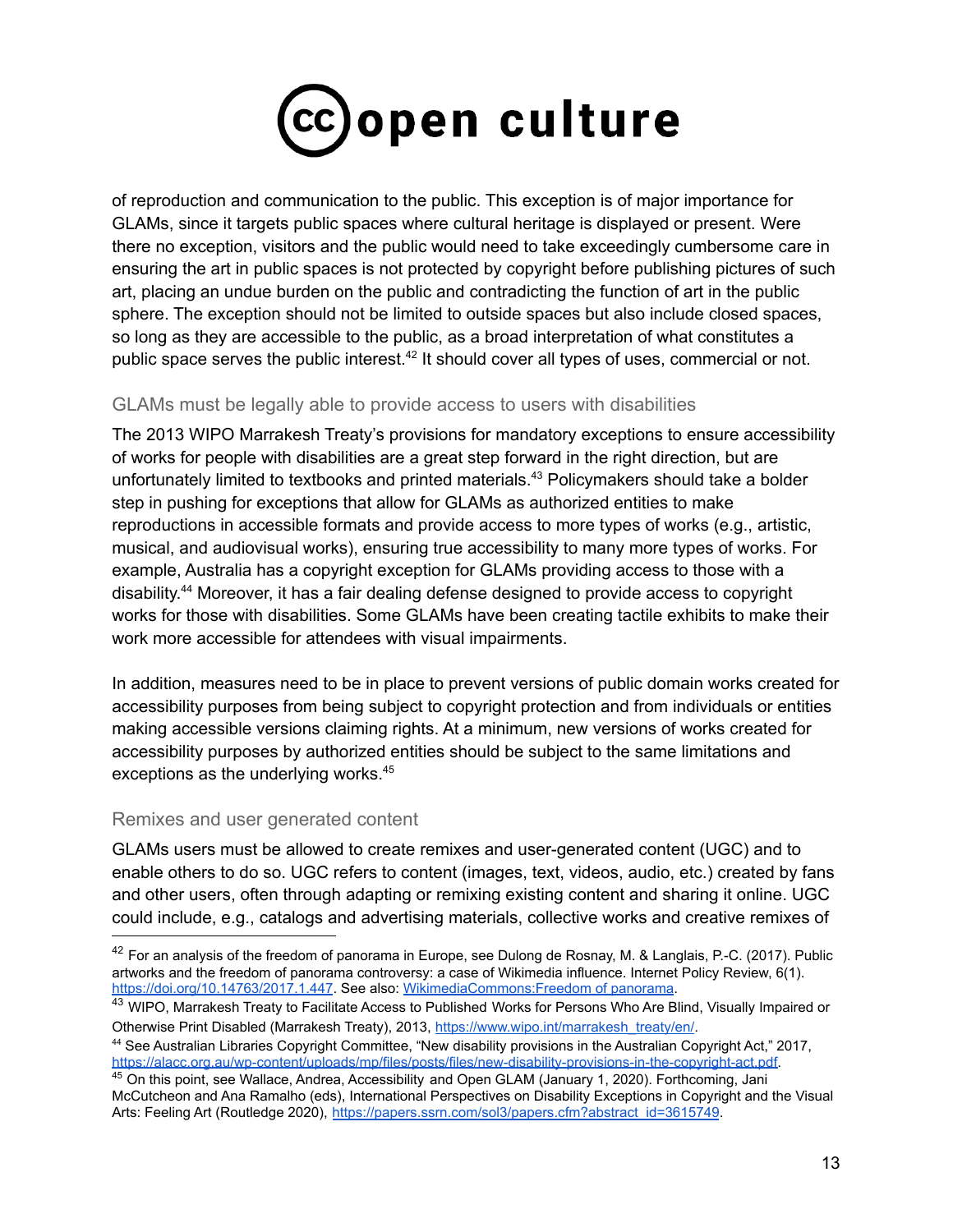

materials from the collection, etc. While the creation of content by users may implicate exclusive rights, the creative process and end result are usually highly transformative and their creation is culturally and socially beneficial to the extent that uses that lead to UGC should be covered by an exception or limitation.

## **The effective operability of exceptions must be guaranteed**

To operate effectively, exceptions must be mandatory and (1) apply in cross-border settings, (2) be protected from contract override, and (3) not be encroached on by technological protection measures (TPMs). It is also important to note that the ability to license a work is not a substitute for mandatory exceptions.

## GLAMs must be able to benefit from exceptions across-borders

The cultural documents and artifacts of GLAM collections are sometimes dispersed across country borders due to various patterns of history: armed conflicts, colonialism, migration, etc. This makes it difficult for users to lawfully access and use those collection elements for research or other purposes, since copyright laws are territorial. Furthermore, digitization projects are expensive and often involve the collaboration of multiple partners in different countries.

A lack of global harmonization on exceptions presents unjustified challenges to these cross-border uses and projects. Drawing inspiration from Art. 5 of the WIPO Marrakesh Treaty, there should be a general copyright provision allowing for cross-border uses.

## Contracts must not override exceptions

Nowadays, many GLAMs get locked into contracts (especially licensing agreements) that explicitly remove their ability to rely on exceptions in conducting their normal activities; for example, the exceptions guaranteed under the WIPO Marrakesh Treaty are sometimes unduly restricted by contractual terms.<sup>46</sup> This runs counter to the letter and spirit of copyright law. All exceptions and limitations must be protected from contractual override. In other words, no contractual terms may have the effect of minimizing or canceling the uses that can be made by relying on exceptions.<sup>47</sup>

<sup>46</sup> See Giannoumis G.A., Beyene W.M. (2020) Cultural Inclusion and Access to Technology: Bottom-Up Perspectives on Copyright Law and Policy in Norway. In: Antona M., Stephanidis C. (eds) Universal Access in Human-Computer Interaction. Applications and Practice. HCII 2020. Lecture Notes in Computer Science, vol 12189. Springer, Cham. [https://doi.org/10.1007/978-3-030-49108-6\\_25](https://doi.org/10.1007/978-3-030-49108-6_25).

 $47$  For example, in Portugal, Montenegro, Belgium and Kuwait, copyright law states that (almost) all exceptions and limitations are protected from contract override (see IFLA, Protecting Exceptions Against Contract Override, [https://www.ifla.org/wp-content/uploads/2019/05/assets/hq/topics/exceptions-limitations/documents/contract\\_override](https://www.ifla.org/wp-content/uploads/2019/05/assets/hq/topics/exceptions-limitations/documents/contract_override_article.pdf) [\\_article.pdf](https://www.ifla.org/wp-content/uploads/2019/05/assets/hq/topics/exceptions-limitations/documents/contract_override_article.pdf), p. 3). See also the policy position of the American Library Association, Copyright | Advocacy, Legislation & Issues ([https://www.ala.org/advocacy/copyright\)](https://www.ala.org/advocacy/copyright) and Communia Association, "Implementing the new EU

protections against contractual and technological overrides of copyright exceptions," 2019,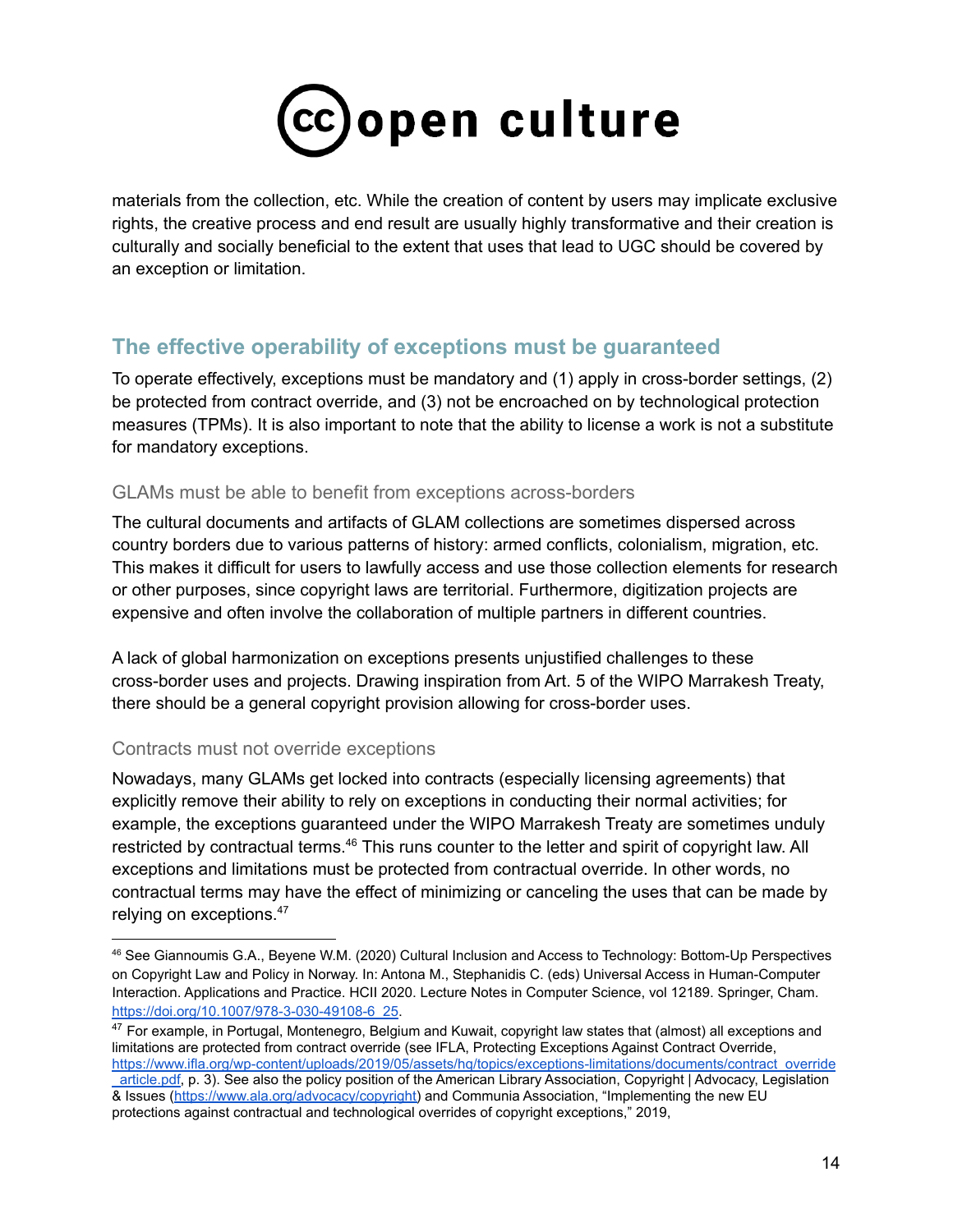

#### Technological protection measures must not override exceptions

GLAMs are sometimes prevented from using works for legitimate purposes because of technological protection measures (TPMs), such as a password-protected, watermarked, or otherwise technologically-locked digital work. For example, they may not be able to make reproductions, for preservation purposes, of works that are locked by TPMs. This could be because of both technical restrictions —no tool to break it, or no way to get the tool for those who have it — and legal, as the activity itself may be unlawful even if the use is covered by an exception or limitation. The Communia Association noted a 2016 European study that found that a third of users in the education community could not access copyrighted material, which they were allowed to use by virtue of an exception, because of TPMs.<sup>48</sup>

The use of TPMs, digital rights management (DRM) or other technical restrictions to override exceptions and limitations goes against copyright's public interest values<sup>49</sup> and irremediably undermines the goal of a coherent copyright framework. 50

TPMs must not be used to control, limit, prevent or otherwise affect activities and uses allowed under exceptions or limitations. Therefore, the law must provide that circumvention of TPMs must be allowed for lawful uses of works, to enable the exercise of exceptions and limitations, including, for example, reproduction for preservation purposes, as well to counter the adverse effects of locking up public domain materials behind technological measures. It must also be lawful for GLAMs to provide tools and services that enable the circumvention of TPMs for the purpose of non-infringing uses of works. Where copyright exceptions and DRM or TPM clash, the former should prevail. TPM and DRM that would prevent the enjoyment of an exception should be deemed unenforceable.

[https://www.communia-association.org/2019/12/09/implementing-new-eu-protections-contractual-technological-overri](https://www.communia-association.org/2019/12/09/implementing-new-eu-protections-contractual-technological-overrides-copyright-exceptions) [des-copyright-exceptions](https://www.communia-association.org/2019/12/09/implementing-new-eu-protections-contractual-technological-overrides-copyright-exceptions)/.

<sup>48</sup> European Union, "Assessment of the impact of the European copyright framework on digitally supported education and training practices," 2016,

<https://op.europa.eu/en/publication-detail/-/publication/1ba3488e-1d01-4055-b49c-fdb35f3babc8>

<sup>&</sup>lt;sup>49</sup> Creative Commons, "We're Against Digital Rights Management, Here's Why," 2020,

<https://creativecommons.org/2020/12/04/were-against-digital-rights-management-heres-why/>. A freedom of information (FOI) request to the UK IPO about the number of complaints filed against illegitimate TPMs (when exceptions were available) revealed that since 2003 there have been 11, all of which failed (mainly because related to software), except for one, which regarded a private copy exception, since repealed. See data from 2015: [https://www.gov.uk/government/publications/complaints-to-secretary-of-state-under-s296zeunder-the-copyright-desig](https://www.gov.uk/government/publications/complaints-to-secretary-of-state-under-s296zeunder-the-copyright-designs-and-patents-act-1988) [ns-and-patents-act-1988](https://www.gov.uk/government/publications/complaints-to-secretary-of-state-under-s296zeunder-the-copyright-designs-and-patents-act-1988), in Margoni, Thomas, & Kretschmer, Martin. (2021). A deeper look into the EU Text and Data Mining exceptions: Harmonisation, data ownership, and the future of technology. Zenodo. <https://doi.org/10.5281/zenodo.5082012>.

<sup>&</sup>lt;sup>50</sup> See e.g. Carys J Craig, "Digital Locks and the Fate of Fair Dealing in Canada: In Pursuit of 'Prescriptive Parallelism'" 13 Journal of World Intellectual Property 503 (2010).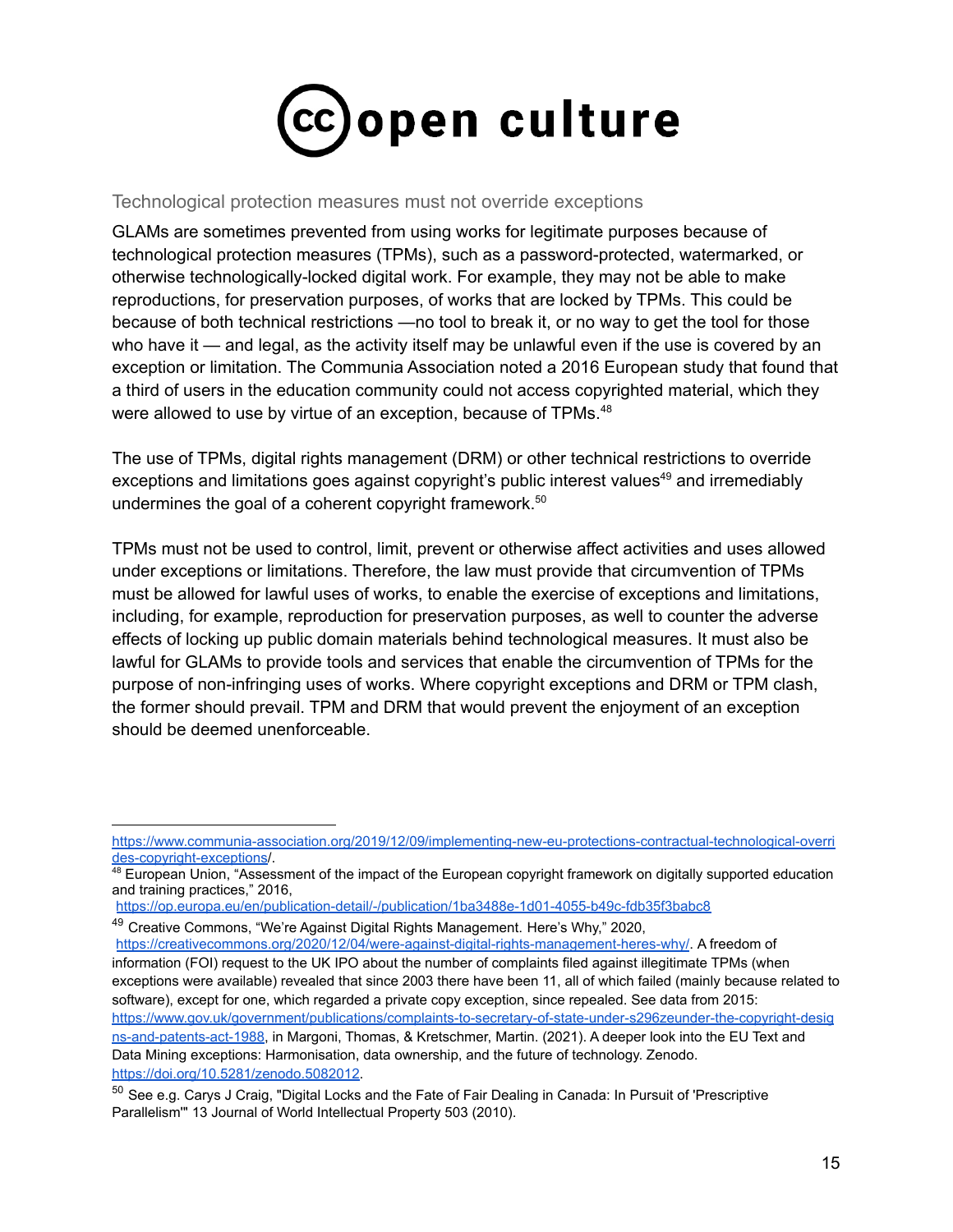

#### Licensing is not a substitute for exceptions

Many exceptions safeguard fundamental rights and as such should be considered in a relation of right-to-right, not right to exception, with copyright rights. Hence, exceptions are user rights or usage rights<sup>51</sup>; they set the mandatory baseline for what users can do at a minimum, often to serve fundamental rights and core values of society. Licensing gives parties certainty when used in the context of acts beyond the minimum protected by user rights. As such, the two are part of the same system and one cannot substitute for the other. A system that would rely only on licensing would deny fundamental rights and important social values, particularly to those already least advantaged. A system that relied only on exceptions would deny many culturally and economically valuable uses beyond those that all members of the public are freely entitled to make. The two must work together.<sup>52</sup> Yet it is important to understand that non-infringing uses that are beyond the scope of the copyright holders' rights require no license. Licensing arrangements can therefore be used to expand the scope of what users may lawfully do with protected works; they cannot be used to limit the ability of users to make otherwise lawful uses of such works.

# <span id="page-15-0"></span>Protecting the public domain from additional copyright layers

Works in the public domain often constitute a significant part of GLAMs' collections. GLAMs' open sharing of public domain heritage content can unlock limitless creativity and allow generative uses leading to knowledge progress. When public domain works are widely shared by GLAMs, anyone can reuse them and build upon them to create something new and unexpected. 53 It is important to note that the public domain's boundaries are not the same everywhere in the world. Because the term of protection varies, and because some rights and subject matter might exist in some countries but not in others, what is or what is not protected by copyright is likely to differ from jurisdiction to jurisdiction. Unfortunately, the public domain is under severe stress due to (1) an expansion of copyright protection through law and (2) wrongful copyright claims over public domain materials.

The world over, new copyright rights are being created and existing rights extended without corresponding recalibrations to safeguard or advance the public interest. Often, legislators will argue, without evidence or justification, that stronger copyright protections will lead to more creativity and better conditions for artists. This ever-expanding reach of copyright in scope and

<sup>51</sup> Creative Commons Copyright Platform Working Group on User Rights' Position Paper, 2021, <https://medium.com/creative-commons-we-like-to-share/working-group-on-user-rights-position-paper-9c5e589f1c9b>.

<sup>53</sup> Andrea Wallace, 21 for 2021: Digital heritage and the public domain, 2022, <sup>52</sup> This paragraph is adapted from "Analysis of WIPO SCCRS draft report on regional seminars and international conference on limitations and exceptions (SCCR/40/2) Sean Flynn, Director, Program on Information Justice and Intellectual Property, American University Washington College of Law June 16, 2021, p. 4.

<https://www.create.ac.uk/blog/2022/01/07/21-for-2021-digital-heritage-and-the-public-domain/> (GLAMs steward "an immense volume of public domain works holding immeasurable potential for public reuse and new knowledge generation, particularly when digitized, networked and (re)connected using emerging technologies").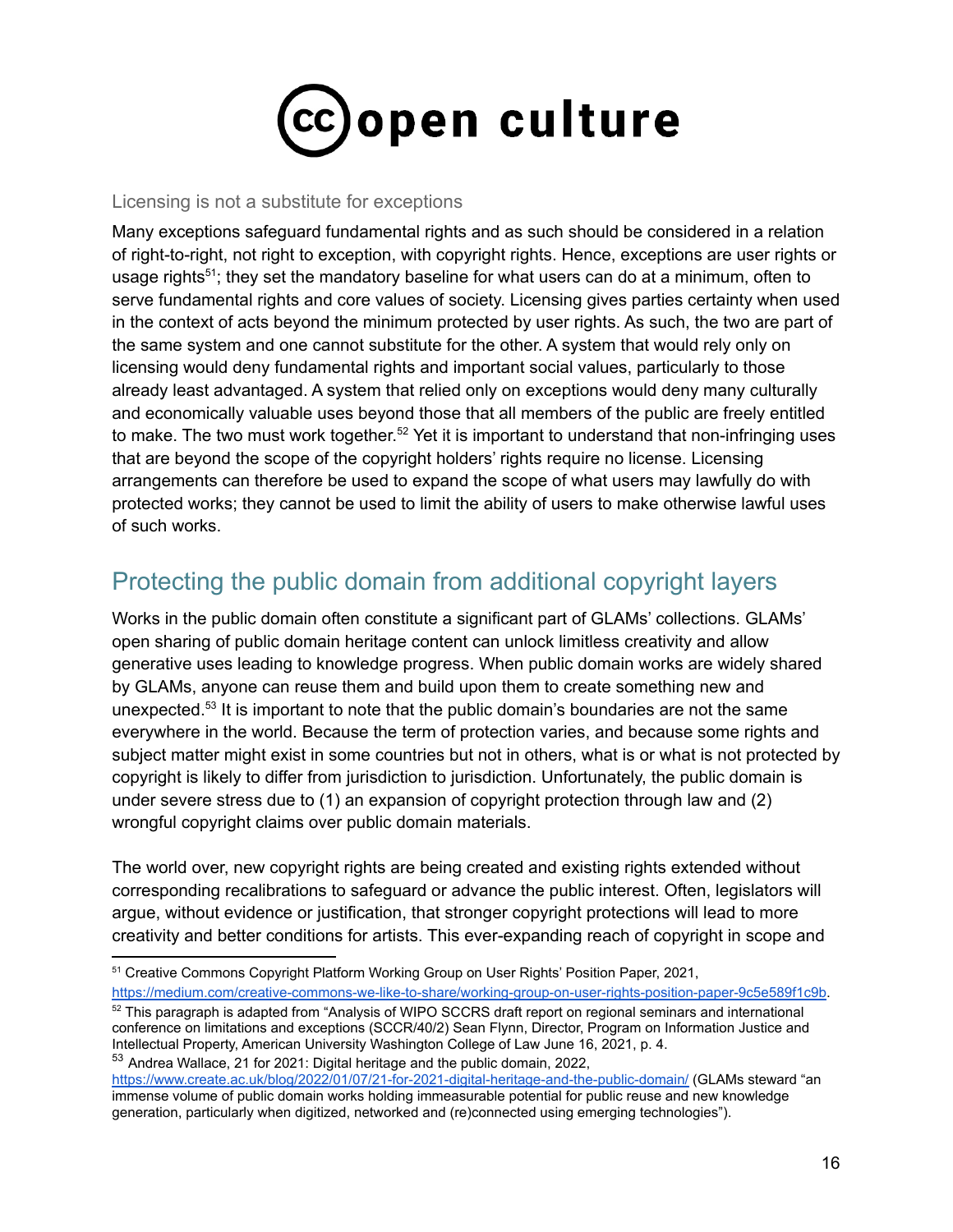

types of rights granted to creators without any balancing mechanism to support the public interest and protect the public domain is alarming. Granting new rights raises important concerns around rights overlap leading to overprotection and overreach (especially via litigation), which can have negative impacts on creativity, innovation and the provision of public goods. Such a continuous push towards more and greater exclusive rights complicates an already complex field, negatively impacts the public domain, and severely curtails people's rights to access and reuse cultural heritage.

Furthermore, several GLAMs (as well as commercial publishers and image licensing libraries that digitize GLAM content) still engage in the mistaken and at times unlawful practice of claiming rights over faithful (non-original) digital reproductions of works in the public domain. 54 This is disruptive and problematic. This creates further enclosures of the public domain and hampers reuse possibilities. Regrettably, inconsistent GLAM practices relating to (the absence of) rights over digital reproductions of works affect decisions around digitization, risk locking down collections behind a second copyright wall and create confusion among users and reusers.

The situation is still under debate in the UK,<sup>55</sup> has limited binding effect in the US<sup>56</sup> and settled at the EU level with the adoption of Article 14 of the EU Directive on Copyright in the Digital Single Market (CDSM).<sup>57</sup> Article 14 stipulates that no new rights can arise in reproductions of works of visual art that are in the public domain, unless such reproductions are deemed original (i.e. represent the author's own intellectual creation). The European Commission's objective is to allow "users to share copies of ... works of art in the public domain with full legal certainty."<sup>58</sup>

([https://assets.publishing.service.gov.uk/government/uploads/system/uploads/attachment\\_data/file/481194/c-notice-2](https://assets.publishing.service.gov.uk/government/uploads/system/uploads/attachment_data/file/481194/c-notice-201401.pdf) [01401.pdf](https://assets.publishing.service.gov.uk/government/uploads/system/uploads/attachment_data/file/481194/c-notice-201401.pdf)). The UK House of Lords inconclusively debated the issue in 2018

<sup>54</sup> See, Andrea Wallace, 21 for 2021: Digital heritage and the public domain, 2022,

<https://www.create.ac.uk/blog/2022/01/07/21-for-2021-digital-heritage-and-the-public-domain/> ("Indeed, there has long been a misconception…that it is appropriate to apply copyright to surrogates of public domain works, from glass plate negatives, to slides and transparencies, as well as to digitized and born-digital surrogates.")

<sup>55</sup> A 2015 UKIPO copyright notice indicates that "simply creating a copy of an image won't result in a new copyright" while noting the uncertainty around digitized copies of public domain images

<sup>(</sup>[https://hansard.parliament.uk/Lords/2018-09-12/debates/A4C8C41E-6523-4052-B141-8F260B980401/MuseumsAnd](https://hansard.parliament.uk/Lords/2018-09-12/debates/A4C8C41E-6523-4052-B141-8F260B980401/MuseumsAndGalleries) [Galleries\)](https://hansard.parliament.uk/Lords/2018-09-12/debates/A4C8C41E-6523-4052-B141-8F260B980401/MuseumsAndGalleries).

 $56$  A US District Court decided that exact reproductions of public domain works could not be protected by copyright in The Bridgeman Art Library, Ltd. v. Corel Corporation, February 18, 1999, 36 F. Supp. 2d 191, 1999 U.S. Dist. LEXIS 1731, 50 U.S.P.Q.2d (BNA) 1110. See also Meshwerks, Inc. v. Toyota Motor Sales U.S.A. - 528 F.3d 1258 (10th Cir. 2008) and President & Fellows of Harvard Coll. v. Elmore, No. CIV 15-00472-RB/KK (D.N.M. May. 19, 2016).

<sup>&</sup>lt;sup>57</sup> A pre-CDSM (2014) study of EU member states looked at digitization issues and EU protection of non original photographs: Margoni, Thomas, The Digitisation of Cultural Heritage: Originality, Derivative Works and (Non) Original Photographs (December 3, 2014). Available at SSRN: <https://ssrn.com/abstract=2573104> or [http://dx.doi.org/10.2139/ssrn.2573104](https://dx.doi.org/10.2139/ssrn.2573104).

<sup>58</sup> Furopean Commission. Digital Single Market: EU negotiators reach a breakthrough to modernize copyright rules, 2019, [https://ec.europa.eu/commission/presscorner/detail/en/IP\\_19\\_528](https://ec.europa.eu/commission/presscorner/detail/en/IP_19_528).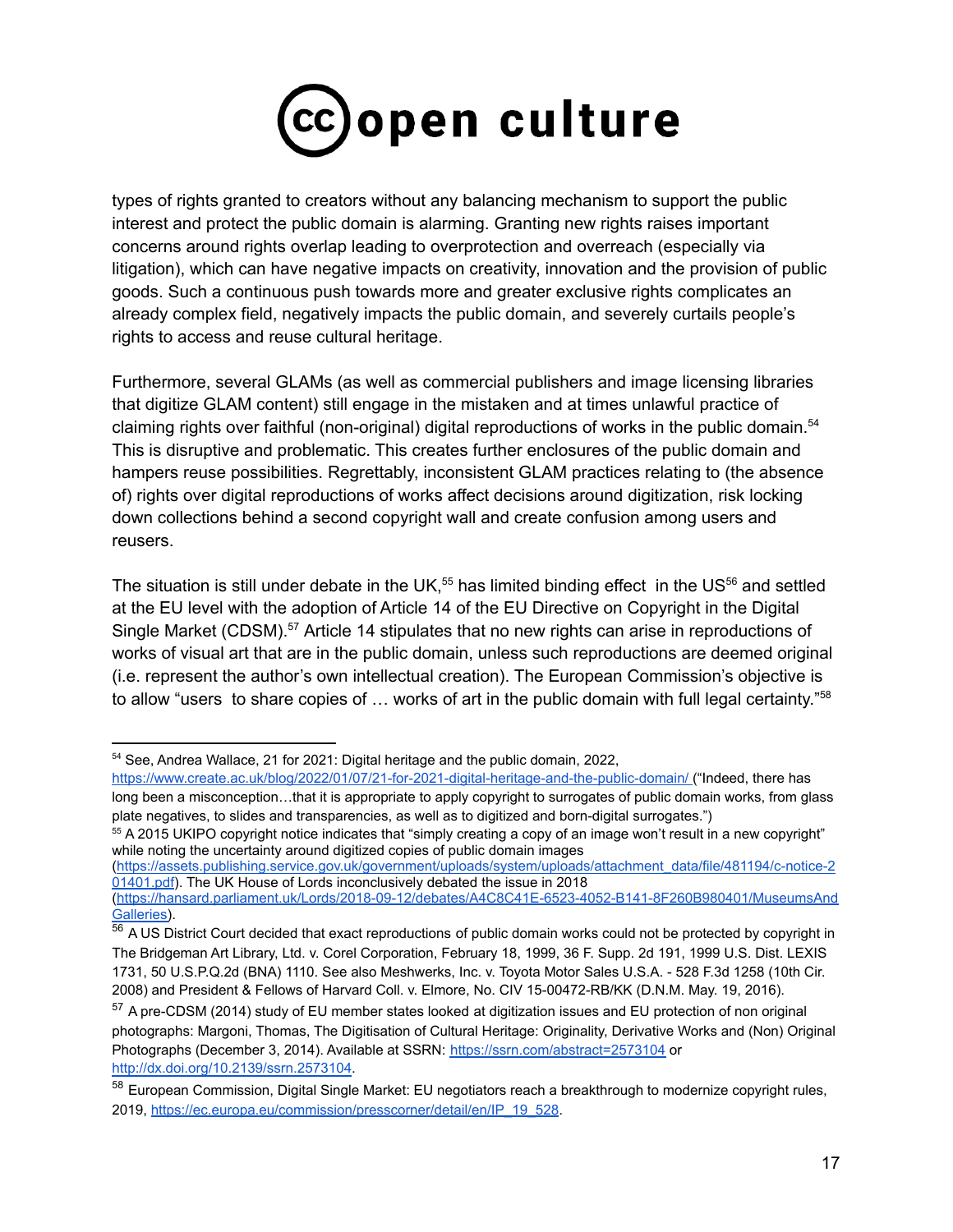

Recital 70 CDSM specifies that "this shall not affect practices of museums, such as the selling of postcards." 59

Clarity must be achieved on a global level. It is crucial that copyright law in every jurisdiction, as well as behavioral norms and contractual agreements regarding the digitization of GLAM collections, clearly prohibit anyone from claiming copyright (or related rights) over faithful digital reproductions of public domain works. Digitized public domain works must remain in the public domain. <sup>60</sup> Further, this rule must cover all types of works or subject matter, such as artistic works (including works of visual art), musical works (including music sheets) and sound recordings, literary works (including manuscripts), audiovisual works, archeological works and remains, as well as maps.

# <span id="page-17-0"></span>Reducing (not extending) the term of protection

Copyright should encourage creativity and learning, not hamper them. When well-balanced, copyright works to ensure that the rights and interests granted to creators and the public fulfill their function of stimulating creativity and fostering knowledge access and sharing. Excessive copyright terms inhibit our ability to build upon and rework creative content.<sup>61</sup> Empirical work has shown that culturally important books are less available in countries with longer terms than shorter ones. 62

There is no reason for copyright protection to last as long as it already does, let alone to be further extended. Extending the duration of protection leads to an incredible loss to society given the role of the public domain as the reserve of cultural heritage as the creative trove on which contemporary creativity depends. In fact, the term of protection must be significantly reduced. A brief filed by leading economists in the 2002 Eldred v. Ashcroft US Supreme Court

[https://creativecommons.org/2018/01/15/copyright-term-extension-finally-done/.](https://creativecommons.org/2018/01/15/copyright-term-extension-finally-done/)

<sup>&</sup>lt;sup>60</sup> Creative Commons, "Reproductions of Public Domain Works Should Remain in the Public Domain," 2019, <https://creativecommons.org/2019/11/20/reproductions-of-public-domain-works/>. See also the Public Domain Manifesto, <https://publicdomainmanifesto.org/>. <sup>59</sup> See Communia Association, Implementing the Copyright [Directive: Protecting the Public Domain with Article 14](https://www.communia-association.org/2019/06/25/implementing-copyright-directive-protecting-public-domain-article-14/).

<sup>&</sup>lt;sup>61</sup> Creative Commons, "Our Response to Canada's Copyright Term Extension Consultation," 2021, <https://creativecommons.org/2021/03/09/our-response-to-canadas-copyright-term-extension-consultation/>; Creative Commons, "Is Copyright Term Extension Finally Done?," 2018,

 $62$  See Flynn, Jacob and Giblin, Rebecca and Petitjean, Francois, "What Happens When Books Enter the Public Domain? Testing Copyright's Underuse Hypothesis Across Australia, New Zealand, the United States and Canada" (June 10, 2019). University of New South Wales Law Journal, Vol. 42, No. 4, 2019, U of Melbourne Legal Studies Research Paper No. 878, Available at SSRN: <https://ssrn.com/abstract=3401684>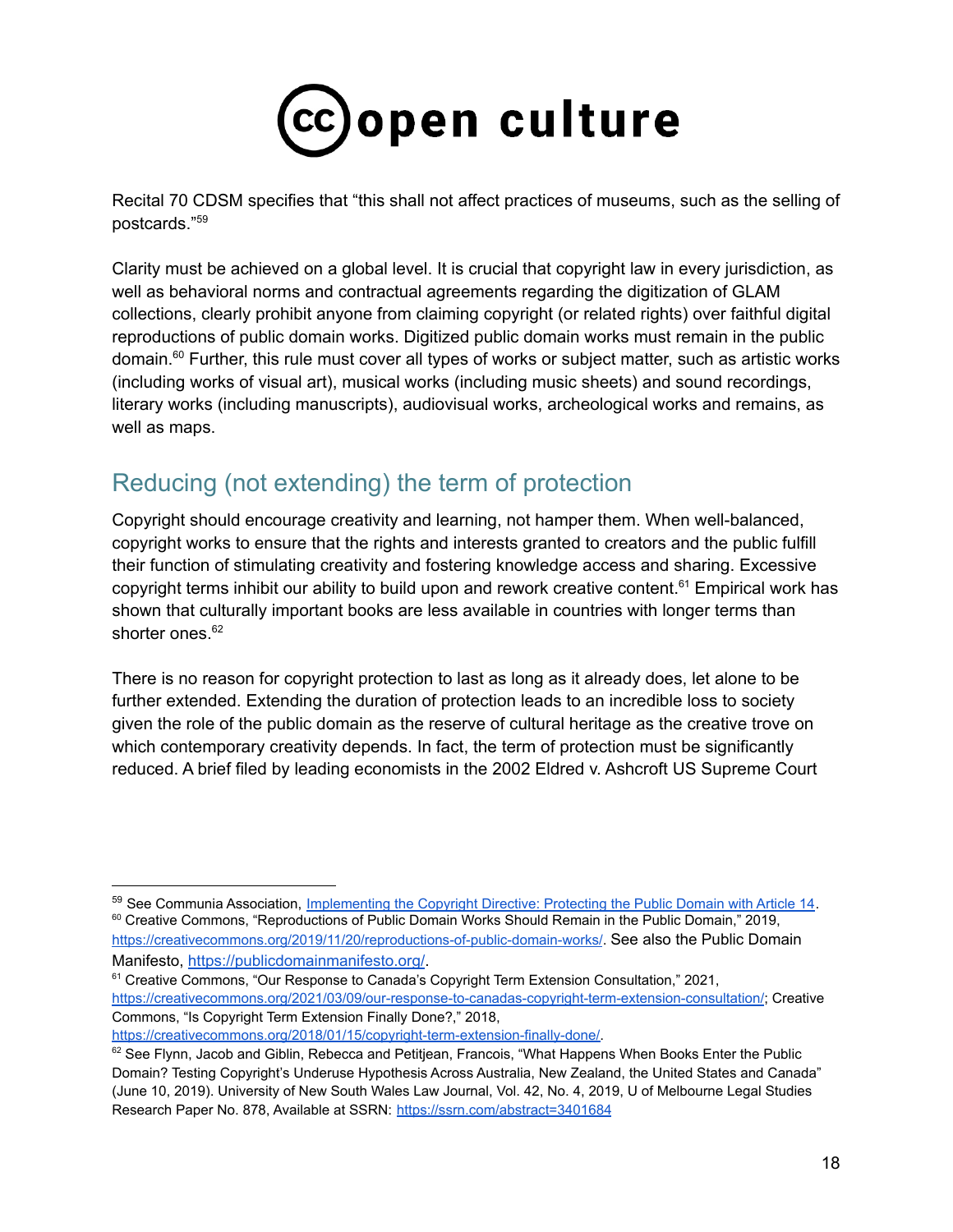

case demonstrated how the costs of a term extension outweigh the benefits.<sup>63</sup> In a 2009 paper, economist Rufus Pollock estimated the optimal copyright term to be about 15 years.<sup>64</sup>

Unreasonably long copyright terms negatively impact the GLAM sector. With copyright erecting so many unnecessary barriers preventing the free flow of knowledge and culture, extending its length flies in the face of policy efforts made to increase access to knowledge in times of crisis and of community efforts to reduce the effects of the pandemic.<sup>65</sup> Copyright should strive to promote a robust and universally accessible public domain for the encouragement of further creativity and cultural output.

# <span id="page-18-0"></span>Limiting sanctions and remedies against GLAMs acting in good faith

It is crucial to limit the risks of liability for GLAMs as well as to mitigate any (flawed) perception of risk.<sup>66</sup> Recognizing that GLAM activities may implicate the rights of copyright holders, permissions may be difficult to secure, and that exceptions often require subjective determinations of lawfulness, GLAMs should be shielded from the risk of financially significant penalties for acts undertaken, especially where they are acting without a motive of gain and/or where it was reasonable for the person acting on behalf of the GLAM to believe that the act was lawfully made in accordance with a copyright limitation or exception. For example, the legal framework should clearly limit the remedy for an infringement to an injunction and/or place a cap on statutory damages as a way to protect GLAMs from unjustifiably harsh sanctions.

# <span id="page-18-1"></span>Legal and ethical issues related to cultural rights, traditional cultural expressions, Indigenous cultural heritage and restitution

As the CC strategy points out, "open sharing practices can also be marred by ethical concerns… To ensure everyone can enjoy the benefits of the full open sharing cycle, we must

<sup>63</sup> See [https://cyber.harvard.edu/openlaw/eldredvashcroft/supct/amici/economists.pdf.](https://cyber.harvard.edu/openlaw/eldredvashcroft/supct/amici/economists.pdf)

<sup>&</sup>lt;sup>65</sup> Creative Commons, Education in Times of Crisis and Beyond: Maximizing Copyright Flexibilities, 2020, <https://creativecommons.org/2020/03/31/education-in-times-of-crisis-and-beyond-maximizing-copyright-flexibilities/>; Creative Commons, Our Community is Reducing the Impact of COVID-19 on Science, Education, and Culture, 2020, [https://creativecommons.org/2020/06/04/our-community-is-reducing-the-impact-of-covid-19-on-science-education-an](https://creativecommons.org/2020/06/04/our-community-is-reducing-the-impact-of-covid-19-on-science-education-and-culture/) [d-culture/.](https://creativecommons.org/2020/06/04/our-community-is-reducing-the-impact-of-covid-19-on-science-education-and-culture/) <sup>64</sup> Pollock, Rufus, Forever Minus a Day? Calculating Optimal Copyright Term (July 19, 2009). Review of Economic Research on Copyright Issues, Vol. 6, No. 1, pp. 35-60, 2009, Available at SSRN: [https://ssrn.com/abstract=1436186.](https://ssrn.com/abstract=1436186)

<sup>66</sup> See, e.g. Dickson, M., 2010. Due diligence, futile effort: Copyright and the digitization of the Thomas E. Watson papers. The American Archivist, 73(2), pp.626-636; Stobo, V., Deazley, R. and Anderson, I., 2013. Copyright & Risk: Scoping the Wellcome Digital Library Project (Vol. 10, pp. 17-23). CREATe Working Paper.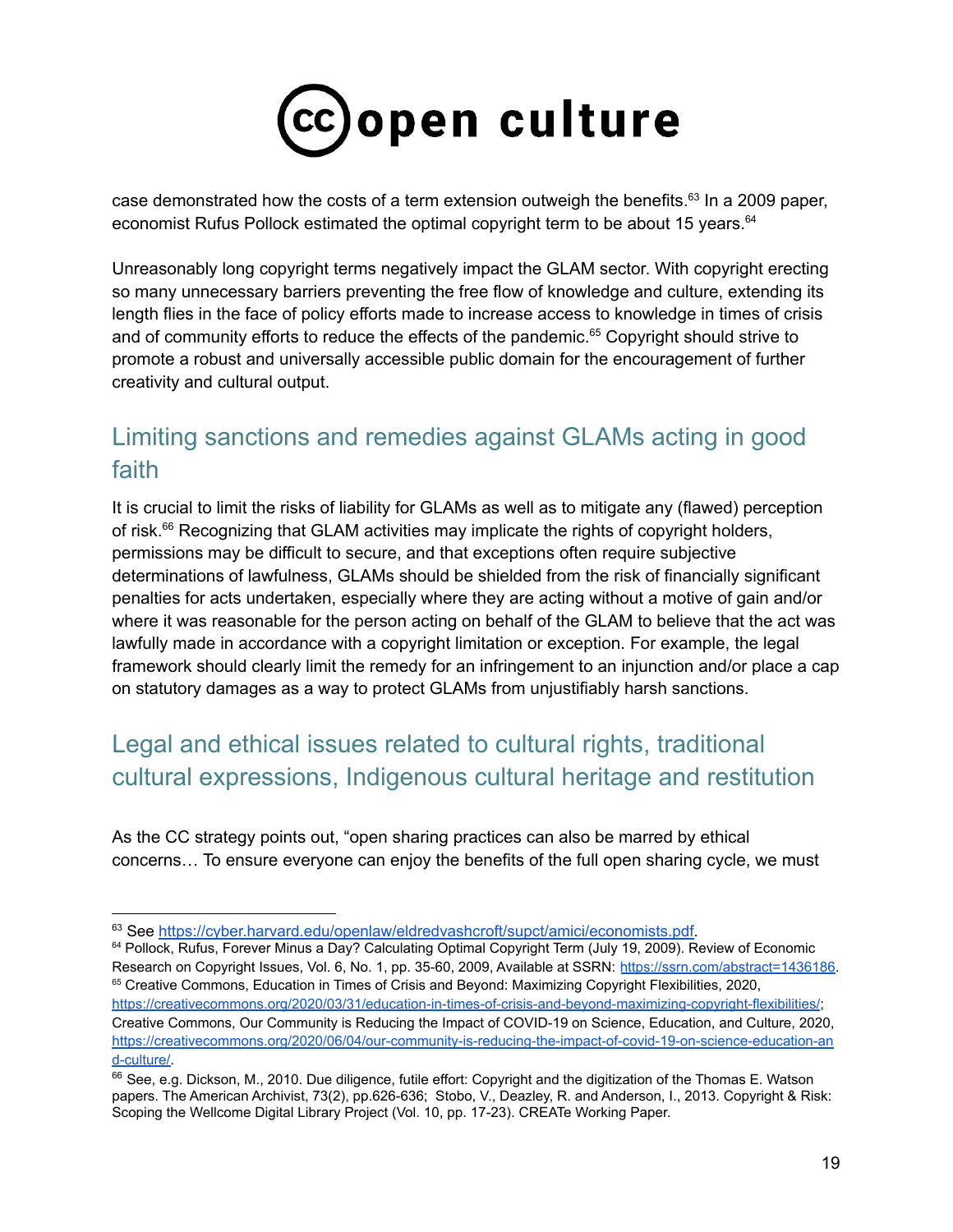

embrace a multifrontal, coordinated, broad-based approach that transcends copyright."<sup>67</sup> That is one of the reasons why an agenda for copyright law reform in the field of GLAMs needs to address not only legal but also ethical issues, including those related to traditional knowledge, Indigenous intellectual property, and cultural heritage. GLAMs have a range of responsibilities and duties in respect of Indigenous cultural heritage, particularly in light of questions around repatriation and restitution. 68

Many GLAMs work hard to make cultural heritage collections available to the public.<sup>69</sup> For these institutions, providing access to knowledge and culture is a core aspect of their duty and public interest mission. Many institutions are digitizing and making cultural heritage collections available online in an effort to both preserve and openly share cultural heritage materials. The Open GLAM movement acknowledges this mission and actively promotes this premise, helping GLAMs make the most out of CC licenses and tools to communicate what users can do with digitized material.

Reuse freedoms associated with public domain materials, and fostered through digitization, can create tension when it comes to Indigenous cultural heritage. Existing copyright law, steeped in Western concepts and values, does not adequately protect Indigenous traditional cultural expressions, nor does it sufficiently reflect or account for Indigenous cultural values. By default, many forms of Indigenous heritage or "traditional cultural expressions" (which may include secret, sacred, or sensitive content) are inequitably deemed public domain under conventional copyright law.<sup>70</sup> One of the challenges is that the copyright system does not properly account for the ways in which traditional cultural expressions are created, collectively held, and transmitted through the generations. The copyright eligibility criteria, such as originality and authorship, are often at odds with Indigenous notions of creativity and custodianship over a community's cultural heritage. In connection with open access to ethnographica (the tangible and intangible cultural assets preserved in ethnological museums), the question arises as to how access should be organized. Central to the decision on access is the character of any cultural asset. It may seem

[https://creativecommons.org/2020/08/08/sharing-indigenous-cultural-heritage-online-an-overview-of-glam-policies/.](https://creativecommons.org/2020/08/08/sharing-indigenous-cultural-heritage-online-an-overview-of-glam-policies/)

<sup>&</sup>lt;sup>67</sup> Creative Commons, "Announcing Our New Strategy: What's Next for CC," 2020, [https://creativecommons.org/2020/12/16/announcing-our-new-strategy-whats-next-for-cc/.](https://creativecommons.org/2020/12/16/announcing-our-new-strategy-whats-next-for-cc/)

<sup>&</sup>lt;sup>68</sup> For example, there has been much controversy over GLAMs based in the United Kingdom sometimes refusing to allow for repatriation of the cultural heritage back to the original states, as explored in the series "The Stuff the British Stole," [https://www.abc.net.au/radionational/programs/stuff-the-british-stole/.](https://www.abc.net.au/radionational/programs/stuff-the-british-stole/)

<sup>&</sup>lt;sup>69</sup> This section reuses extensively "Creative Commons, Sharing Indigenous Cultural Heritage Online: An Overview of GLAM Policies," 2020,

 $70$  Creative Commons, Traditional Knowledge and the Commons: The Open Movement, Listening, and Learning, 2018,

[https://creativecommons.org/2018/09/18/traditional-knowledge-and-the-commons-the-open-movement-listening-and-l](https://creativecommons.org/2018/09/18/traditional-knowledge-and-the-commons-the-open-movement-listening-and-learning/) [earning/.](https://creativecommons.org/2018/09/18/traditional-knowledge-and-the-commons-the-open-movement-listening-and-learning/)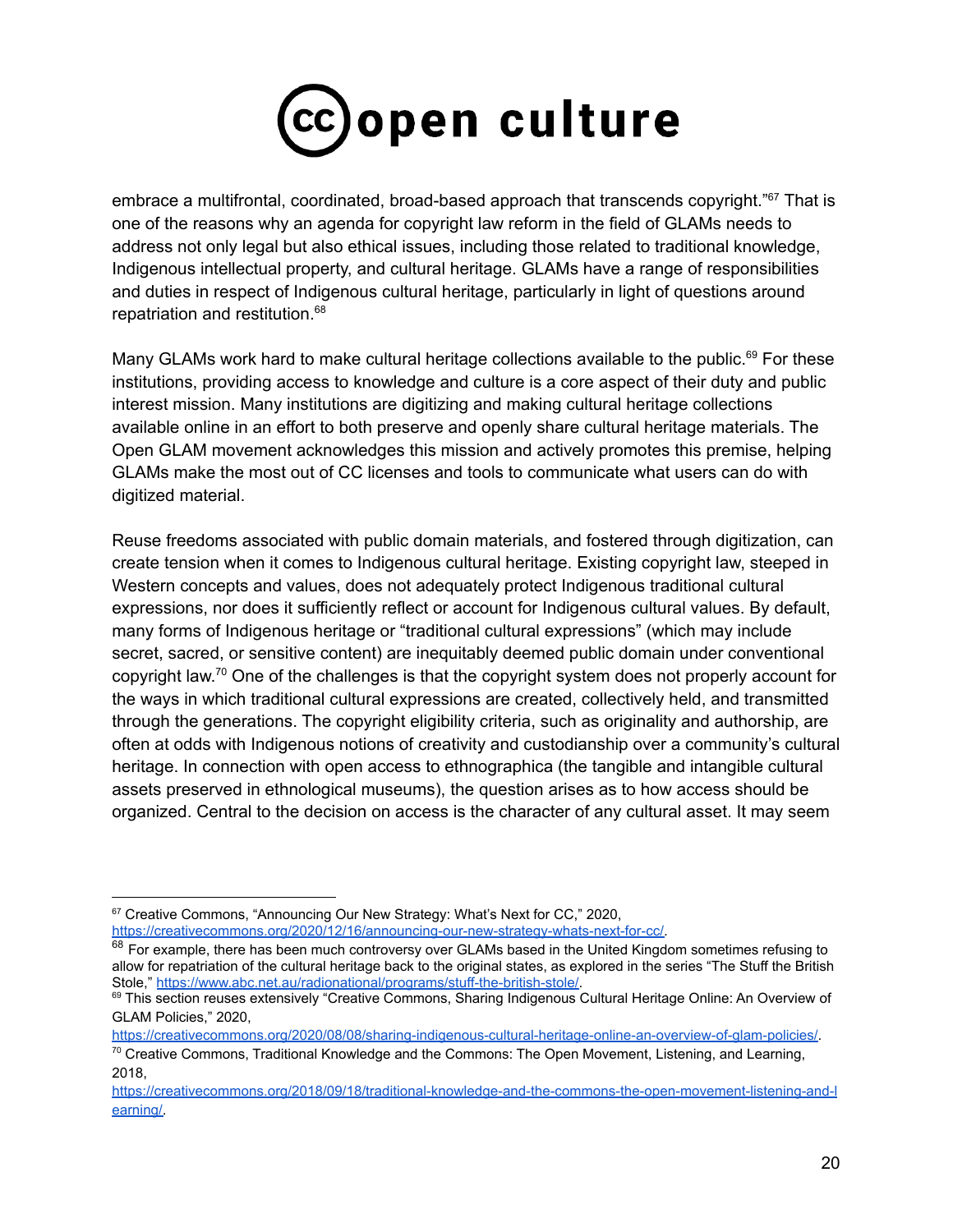

that such heritage is freely available for use and reuse, when in truth this may not be the case. Permitting this level of access and use raises ethical concerns which must be fully considered.<sup>71</sup>

Existing copyright law, steeped in Western concepts and values, does not adequately protect Indigenous traditional cultural expressions, nor does it sufficiently reflect or account for Indigenous cultural values. The notion of the "public domain" is relevant within the confines of the copyright system. So, while Indigenous cultural heritage may be regarded as public domain under copyright rules, and thus free to use, other rights and interests may still attach to it, stemming from various sources. These include other legal restrictions like privacy rights, other intellectual property rights (including sui generis rights to protect traditional cultural expressions), and personality rights, as well as Indigenous customary laws and protocols. In practice, this means that access to and use of Indigenous materials may be limited, and justified, on grounds found outside of the copyright system. Because these rights and interests are not protected under copyright law, they are not licensed under CC's licenses and tools, which operate solely within the copyright system. This means that specific terms or conditions on access and use that are based on Indigenous rights, interests, or wishes are not fully addressed when applying CC licenses and tools only and that additional measures might be advisable to correctly reflect the conditions associated with access and use of traditional cultural expressions. Local Contexts, a labeling system inspired by Creative Commons, was designed to address this issue by alerting reusers to local protocols established by communities.<sup>72</sup>

GLAMs are in a pivotal position to take active steps in support of Indigenous cultural interests and values. Through thoughtful, intentional, and respectful decision making, GLAMs can enable the ethical treatment of cultural heritage materials, going beyond the application of conventional copyright law and the determination of a work's public domain status. GLAMs should take account of Indigenous peoples' rights and interests, particularly regarding digitization, access, and reuse of Indigenous cultural heritage. One way forward would be the development of mechanisms for joint curation of collections (by experts from the communities of origin and GLAM staff from the countries where such cultural property is held).

A number of articles of the UN Declaration on the Rights of Indigenous Peoples 2007 (UNDRIP) relate to copyright, cultural heritage, and Indigenous intellectual property.<sup>73</sup> At a national level,

 $72$  Creative Commons, Is it possible to decolonize the Commons? An interview with Jane Anderson of Local Contexts, 2019, <https://creativecommons.org/2019/01/30/jane-anderson/> <sup>71</sup> Creative Commons, Sharing Indigenous Cultural Heritage Online: An Overview of GLAM Policies, 2020, [https://creativecommons.org/2020/08/08/sharing-indigenous-cultural-heritage-online-an-overview-of-glam-policies/.](https://creativecommons.org/2020/08/08/sharing-indigenous-cultural-heritage-online-an-overview-of-glam-policies/)

 $73$  Notably: Article 31 (1) of UNDRIP: 'Indigenous peoples have the right to maintain, control, protect and develop their cultural heritage, traditional knowledge and traditional cultural expressions, as well as the manifestations of their sciences, technologies and cultures, including human and genetic resources, seeds, medicines, knowledge of the properties of fauna and flora, oral traditions, literatures, designs, sports and traditional games and visual and performing arts.' Article 12 (1) of UNDRIP: 'Indigenous peoples have the right to manifest, practise, develop and teach their spiritual and religious traditions, customs and ceremonies; the right to maintain, protect, and have access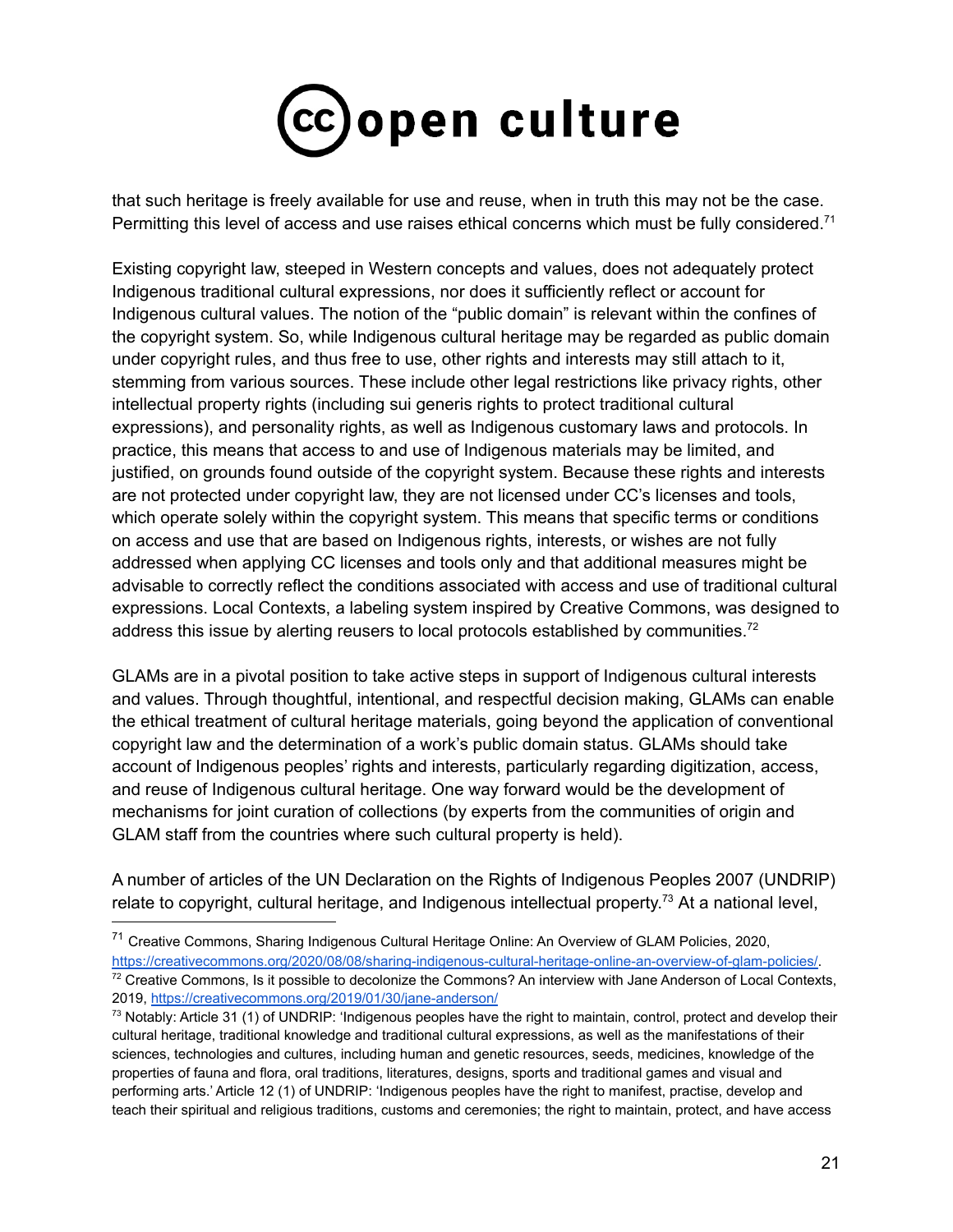

there have been efforts to translate the principles of UNDRIP into guidelines for GLAMs in Australia. In 2018, the law firm of Terri Janke and Company was commissioned by the Australian Museums and Galleries Association to prepare the landmark document "First Peoples: A Roadmap for enhancing Indigenous engagement in museums and galleries."74

In Australia, there has been litigation over GLAMs engaging in copyright infringement of Indigenous cultural works. In July 2000, Indigenous artists objected to the International Olympic Museum reproducing their works on its website without their permission and claimed economic and moral rights infringement. The International Olympic Museum had been exhibiting the original works as part of its Aboriginal art exhibition in Lausanne, Switzerland. The International Olympic Museum took down the works in December 2000. There has also been an action for breach of confidential information in relation to sacred Indigenous materials as well (see Foster v Mountford (1976) 14 ALR 7). It is often the case that an action for breach of copyright can be brought in respect of an unpublished cultural work, as well as breach of confidential information.

Relatedly, the interrelationship between copyright and international human rights and cultural rights and cultural heritage laws (whose broad definitions often include an array of copyright material) must be addressed. 75

# <span id="page-21-0"></span>Artificial intelligence and cultural heritage

Developments in artificial intelligence (AI) present a host of exciting opportunities for GLAMs in the digital world.<sup>76</sup> These range from the development of models or algorithms perfected through

in privacy to their religious and cultural sites; the right to the use and control of their ceremonial objects; and the right to the repatriation of their human remains.' Article 12 (2) of UNDRIP: 'States shall seek to enable the access and/or repatriation of ceremonial objects and human remains in their possession through fair, transparent and effective mechanisms developed in conjunction with indigenous peoples concerned.'

<sup>&</sup>lt;sup>75</sup> On cultural rights, see OHCHR | International standards, <sup>74</sup> Terri Janke, AMaGA Indigenous Roadmap, 2019, [https://www.terrijanke.com.au/mga-indigenous-roadmap.](https://www.terrijanke.com.au/mga-indigenous-roadmap) "The Roadmap is built on 5 Key Elements for Change. These key elements tap into different parts of the sector to ensure that museums and galleries are building stronger relationships with Indigenous Australians and evolving away from their Eurocentric foundations. The first key element is Reimagining Representation… The second key element is Embedding Indigenous Values into Museum and Gallery Business. This element aims to move museum and gallery values away from their Eurocentric foundations. Indigenous values need to be encouraged in museums and galleries in order to make Indigenous peoples feel welcome and safe…. The third key element is Increasing Indigenous Opportunity. Indigenous opportunity looks at improving employment for Indigenous staff. Indigenous knowledge is a skill which needs to be compensated accordingly… The fourth key element is Two Way Caretaking of Cultural Material. This element aims to transition the care of Indigenous cultural material into the hands of Indigenous Australians… The fifth key element is Connecting with Indigenous Communities. This element focuses on repatriation and support. Providing Indigenous communities with the tools to properly repatriate their material is essential."

<https://www.ohchr.org/en/issues/culturalrights/pages/internationalstandards.aspx> and UN Special Rapporteur on Cultural Rights, The impact of intellectual property regimes on the enjoyment of right to science and culture, 2010, <https://www.ohchr.org/en/Issues/CulturalRights/Pages/impactofintellectualproperty.aspx>.

 $76$  This section is adapted from: Artificial Intelligence and copyright in the cultural heritage sector: views from Creative Commons, 2021,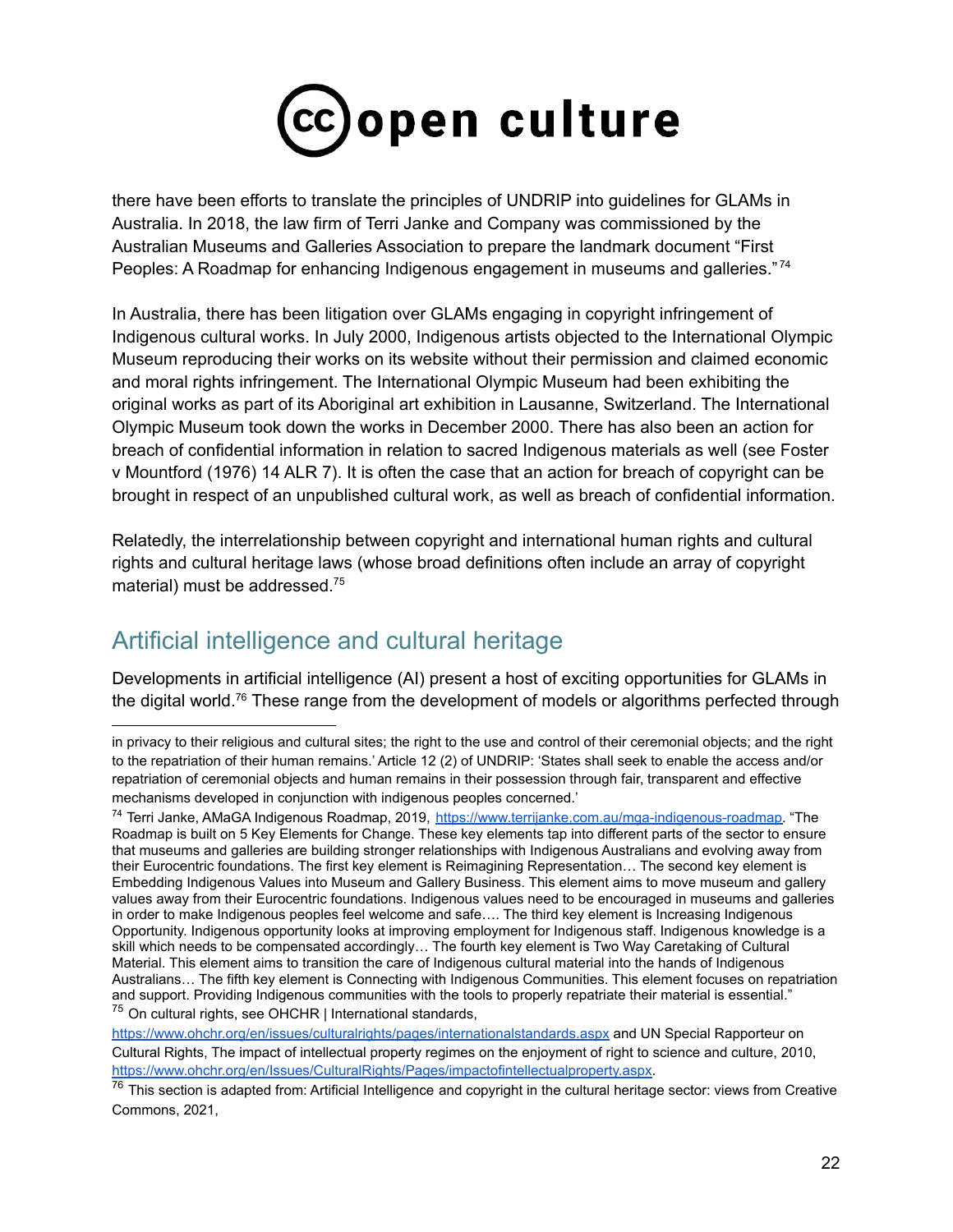

data processing, to mining, analyzing and enriching datasets with new metadata. While these opportunities are likely to propel GLAMs forward through their digital transformation, they also raise questions in the area of copyright, especially when it comes to using GLAMs' digital collections to train AI and the treatment of AI-generated outputs under copyright law. Three key points must be addressed: the use of collections by GLAMs for AI training; the copyright/public domain status of AI-generated content; and the barriers beyond copyright to opening up and sharing GLAM collections in light of the lack of clarity surrounding AI.

GLAMs should be supported in using the data in their digital collections for AI-training purposes (including machine learning) in order to fulfill their public interest missions. Legally, there remains significant uncertainty as to whether copyright limitations and exceptions allow the use of copyrighted content for AI training. This uncertainty is likely to have a chilling effect on GLAMs wishing to take advantage of AI technologies. This is one reason why the use of copyrighted works to train AI should be considered non-infringing by default. As concerns CC-licensed content, where copyright permission is required to train AI systems, the licenses grant that permission under different terms and conditions depending on the particular CC license.<sup>77</sup> A flowchart helps visualize whether the licenses are triggered and if so, what conditions may apply.<sup>78</sup>

Furthermore, AI has been seen to generate "creative" content through AI. Such content might very well become part of GLAMs' collections as it starts to gain appreciation as a new form of "creative" expression. Likewise, the content generated by GLAMs using AI technology (like enriched datasets) is likely to become abundant as more and more institutions explore the opportunities offered by AI.

While the copyright status of such content is unclear under existing law, there should be no copyright on AI-generated content and it should be in the public domain. Public domain material can be widely accessed, used and reused by GLAMs in fulfillment of their public-interest mission as well as by the general public. Beyond copyright, several obstacles to sharing and using GLAM collections related to ethics, privacy and data protection need to be assessed to bring clarity to the rapidly evolving role that AI is playing in the GLAM sector.

[https://pro.europeana.eu/post/artificial-intelligence-and-copyright-in-the-cultural-heritage-sector-views-from-creative-c](https://pro.europeana.eu/post/artificial-intelligence-and-copyright-in-the-cultural-heritage-sector-views-from-creative-commons) [ommons.](https://pro.europeana.eu/post/artificial-intelligence-and-copyright-in-the-cultural-heritage-sector-views-from-creative-commons) See, also, Europeana, Exploring AI in the cultural heritage sector, 2021, [https://pro.europeana.eu/post/exploring-ai-in-the-cultu](https://pro.europeana.eu/post/exploring-ai-in-the-cultural-heritage-sector)ral-heritage-sector.

<sup>77</sup> Creative Commons, Should CC-Licensed Content be Used to Train AI? It Depends, 2021, <https://creativecommons.org/2021/03/04/should-cc-licensed-content-be-used-to-train-ai-it-depends/>.

<sup>78</sup> Creative Commons, FAQ, <https://creativecommons.org/faq/#artificial-intelligence-and-cc-licenses>.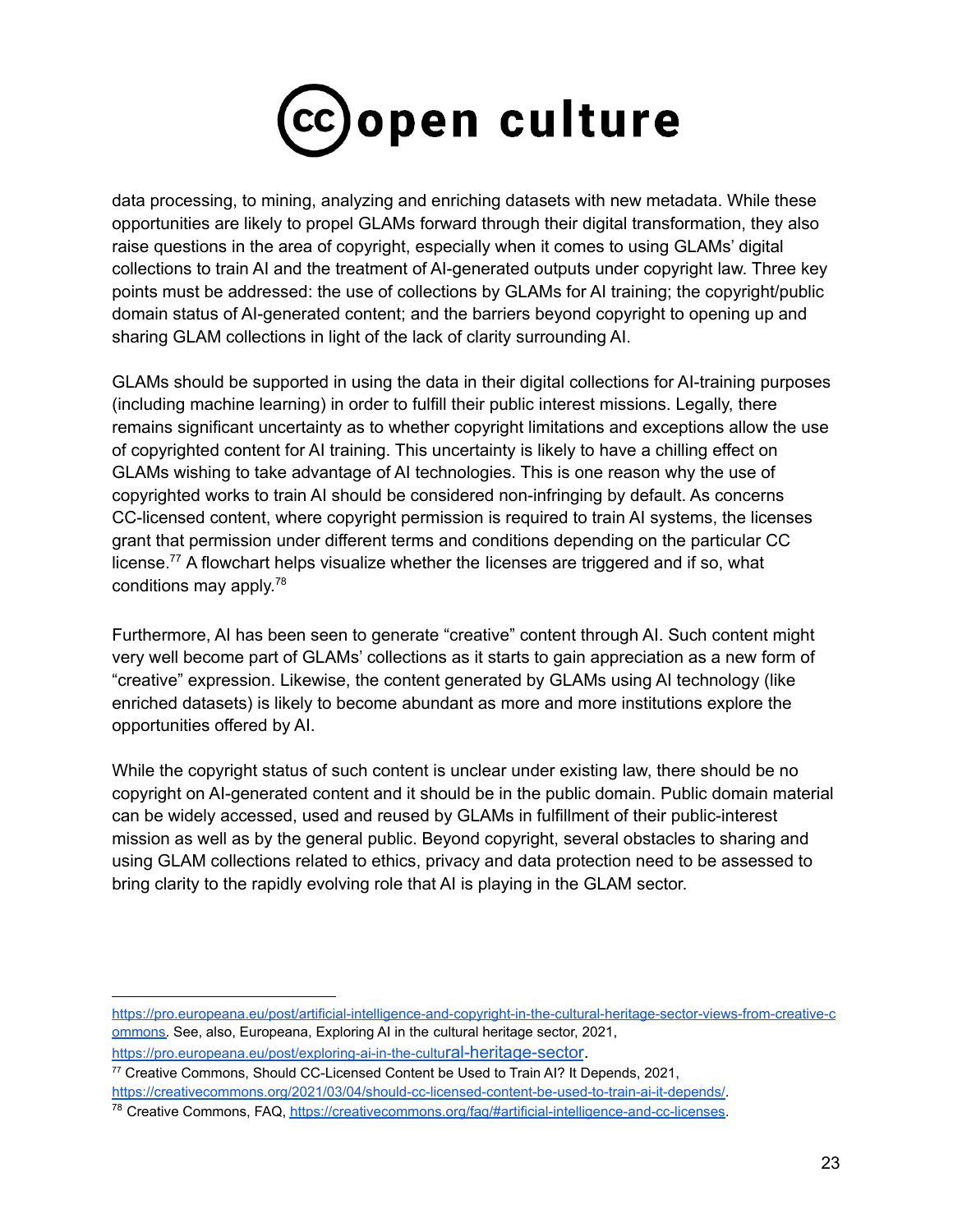

# **Conclusion**

GLAMs' basic functions to enable access to cultural heritage is hampered by a challenging and inhospitable legal and policy environment, compounded by the risk-averse nature of GLAMs. While best practice norms in GLAMs "influence decision-making more so than legislative reforms and landmark cases,"<sup>79</sup> such norms do take time to develop and do not provide the certainty that legislative reform can offer. In the absence of certainty and adequate safeguards, GLAMs are likely to develop more risk-averse practices that unnecessarily limit their ability to fulfill their public interest functions. If we do not continue to advocate on these issues, the global legal and policy framework is likely to become less and less supportive of GLAMs' mission to make their collections openly accessible to the public for reuse. Policymakers have the responsibility to create a global policy environment conducive to GLAMs' operation that: (1) supports GLAMs' mission to share their collections with the world; (2) recognizes and upholds user rights to benefit from access to culture and knowledge; (3) sustains a robust and thriving public domain; and (4) respects and safeguards Indigenous intellectual property.

List of Abbreviations

——————

| <b>CC: Creative Commons</b>                                     |
|-----------------------------------------------------------------|
| <b>CDL: Controlled Digital Lending</b>                          |
| CDSM: Copyright in the Digital Single Market                    |
| <b>CH: Cultural Heritage</b>                                    |
| DRM: Digital Rights Management                                  |
| EC: European Commission                                         |
| <b>GLAMs: Galleries, Libraries, Archives and Museums</b>        |
| OOCW: Out-of-Commerce Work                                      |
| SCCR: WIPO's Standing Committee on Copyright and Related Rights |
| TDM: Text and Data Mining                                       |
| TPMs: Technological Protection Measures                         |
| <b>UGC: User-Generated Content</b>                              |
| WIPO: World Intellectual Property Organization                  |
|                                                                 |

<sup>79</sup> Hudson, E. (2020). Drafting Copyright Exceptions: From the Law in Books to the Law in Action (Cambridge Intellectual Property and Information Law). Cambridge: Cambridge University Press.